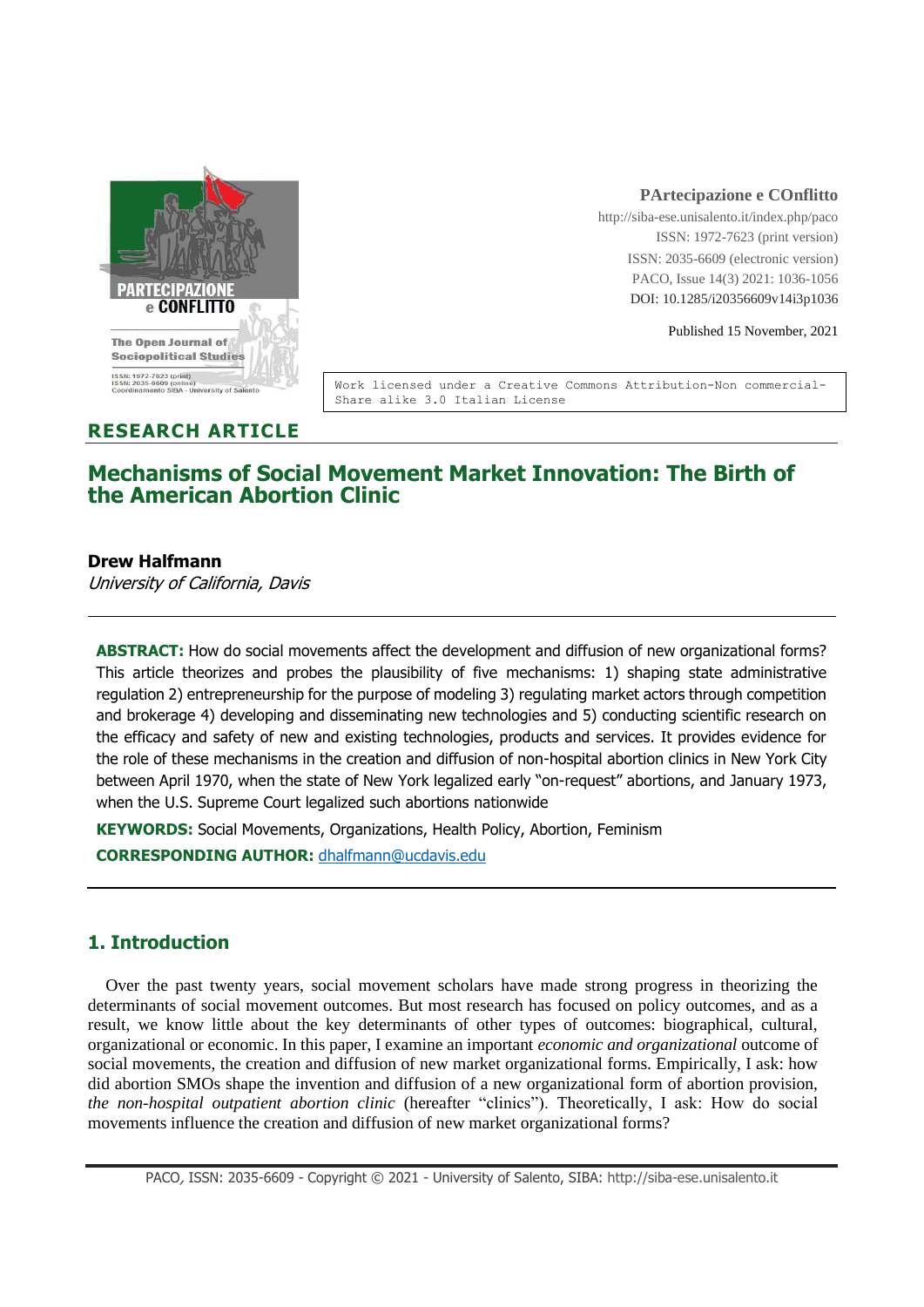I theorize several mechanisms by which SMOs can influence the emergence and diffusion of new market organizational forms and probe their plausibility through historical analysis of the market for abortion provision in New York City between 1970 and 1973. In 1970, New York State legalized abortion on request (i.e., abortion without a statutorily-defined requirement of "medically necessity"). This made New York City the "abortion capital" of the United States, providing the majority of the nation's abortions, until the U.S. Supreme Court legalized early on-request abortions nationwide in 1973. New York City was one of the first places in which clinics became major sources of abortion provision. They eventually came to dominate the national market and currently provide more than 95 percent of all abortions in the United States. The creation and diffusion of clinics had important consequences. It dramatically increased the availability, quality and safety of abortions but it also created small, stigmatized, politically-weak providers that were especially vulnerable to legal restrictions, protest, and violence from the anti-abortion movement. It may also have made it easier for mainstream hospitals and physicians to avoid providing abortions, thus evading their professional responsibility to provide comprehensive reproductive care (Freedman 2010; Joffe 2009; Joffe, Weitz, and Stacey 2004; Augustine and Piazza 2021).

# **2. Theoretical Background**

## **2.1 Market Innovation as a Social Movement Outcome**

The majority of research on the outcomes of social movements examines policy outcomes and thus focuses on collective action that targets state actors—legislatures, administrative agencies and courts. But in recent years, scholars have increasingly attended to other types of movement outcomes—biographical, cultural, organizational and economic (Amenta, Caren, Chiarello and Su 2010; Bosi, Giugni and Uba 2016; Davis, McAdam, Scott and Zald 2005; Giugni, McAdam and Tilly 1999; Giugni and Grasso 2018), many of which occur in non-state domains such as science, medicine, cultural production or markets (Epstein 1996; Halfmann 2019; Moore 2008).

Because extant theories of social movement outcomes were largely built to explain policy outcomes, they apply only partially to other types of outcomes. For example, research shows that boycotts are an especially powerful tool for changing corporate behavior (King 2008) and that alliances with experts can increase the success of movements that target scientific or medical organizations (Epstein 1996; Moore 2008; Wolfson 2001).

Research on the *economic outcomes* of social movements has focused on the ability of movements to change corporate behavior, privately regulate market actors, and create and diffuse organizational forms (Giugni and Grasso 2018; King and Pearce 2010). Here, I focus on the emergence of a new organizational form, the nonhospital abortion clinic.

## **2.2 Mechanisms of Market Innovation: How Social Movements Shape Market Organizational Forms**

In recent decades, social scientists have increasingly sought to identify not just causal effects but their mechanisms: the processes and steps that link causes to effects or, in other words, the "nuts and bolts, cogs and wheels" of causal relationships (Elster 1989; George and Bennett 2005; Hedstrom and Swedberg 1998; Mahoney and Thelen 2015). The goal of such research is to identify mechanisms that *may* be portable to a bounded set of other cases. As Campbell (2005) puts it, "although no social mechanism is likely to operate in every situation, some mechanisms may operate in several situations, so their specification enables us to generalize beyond atheoretical descriptions of a single case but without making indefensible claims about universal laws." Many social movement scholars have sought to identify mechanisms of movement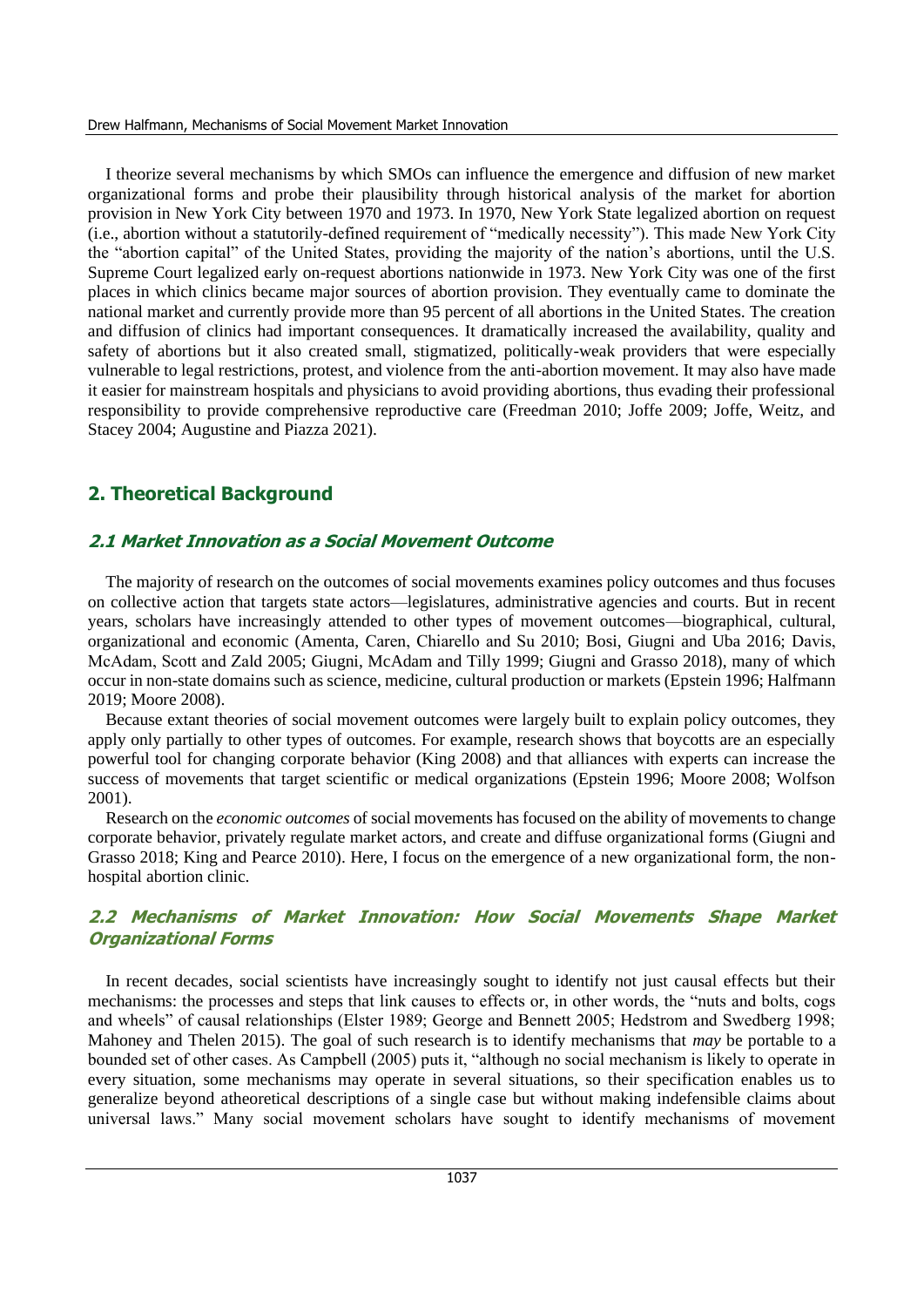mobilization and outcomes (McAdam, Tarrow, and Tilly 2001; Campbell 2005; Andrews 2001; Jasper 2018; Kolb 2007; Meyer and Minkoff 2004).

Extant research suggests that social movements contribute to the creation of new organizational forms through a variety of mechanisms. They *develop new ideas and understanding*s that delegitimate existing market niches and organizational forms and legitimate new ones (Hiatt, Sine, and Tolbert 2009; Greve, Pozner, and Rao 2006; Hoffman 1999; Rao, Morrill, and Zald 2000; Schneiberg 2002; Sine and David 2003; Sine and Lee 2009). For example, the temperance movement de-institutionalized brewing, creating opportunities for soft drink manufacturing (Hiatt et al. 2009). Movements also develop *frames* that may challenge the legitimacy of existing actors and suggest new products and organizational forms (Greve et al. 2006; Lounsbury, Ventresca, and Hirsch 2003; Schneiberg, King, and Smith 2008). Movement members act as *entrepreneurs,* directly providing new goods and services (Dioun 2017; Kurland and McCaffrey 2016; Lounsbury et al. 2003; McInerney 2014; Pacheco, York, and Hargrave 2014; Sine and Lee 2009; Weber, Heinze, and DeSoucey 2008). Movements *help non-movement market actors* by providing them with resources and frames or advocating for regulatory change (Ruef 2000; Schneiberg et al. 2008; Swaminathan and Wade 1999). Finally, movements bring *pressure* to bear on market actors through protests or boycotts (King 2008).

Here, I theorize additional mechanisms and elaborate those above. I suggest that social movements can influence market organizational forms by 1) influencing state administrative regulation 2) directly modeling the new form 3) regulating for-profit adopters of the form through competition and brokerage 4) developing and disseminating new technologies and 5) conducting scientific research.

*Influencing state administrative regulation.* As mentioned above, research on social movement outcomes has mainly focused on *policy* outcomes. It has also mainly focused on the *enactment* of policies rather than their implementation, which is unfortunate since movements may have more impact on policy implementation than on legislation (Andrews 2001). Of the research on policy implementation that exists, much of it has mainly focused on government implementers rather than market ones. But in the neoliberal, public-private American welfare state, many government policies are implemented, at least in part, through market mechanisms.

The literature on policy implementation suggests that movements can influence policy implementation by providing frames, models and resources to government implementers and by allying with experts and insiders (Andrews and Edwards 2004; Kellogg 2012; Chiarello 2013; Buchter 2020). But social movements can also shape government regulation of market actors by providing services themselves in order to demonstrate that such actors can provide high-quality, inexpensive, and plentiful services. They can publicize the strengths or weaknesses of alternative providers, whether private or public. They can also ward off undesirable government regulation by regulating market actors themselves to ensure that they produce socially-beneficial outcomes (Hacker 2002).

*Entrepreneurial modeling.* Existing research has shown that social movements often engage in entrepreneurship, developing products or services themselves, because desired ones do not exist or because existing ones are of poor quality, undersupplied or produced in unethical ways (Balsiger 2016; Giugni and Grasso 2018; Bosi and Zamponi 2015; Dioun 2017; Kurland and McCaffrey 2016; Lounsbury et al. 2003; McInerney 2014; Pacheco et al.; Sine and Lee 2009; Weber et al. 2008). While researchers have given considerable attention to SMO entrepreneurship, they have taken less notice of SMO entrepreneurship for the explicit purpose of creating models and demonstrations that can influence non-movement providers. Mimesis is, of course, an important part of the neo-institutional and diffusion literatures but these literatures focus mainly on the diffusion of existing models rather than on explicit attempts by social movements to create and disseminate new ones.

Movement actors often explicitly create products and services for the purpose of providing a model for other market actors, consumers, government officials and activists. They hope that the model will demonstrate the product or service's efficiency, efficacy, safety, quality and equity with the hope that other actors will adopt it or that government officials actors will aid its diffusion through favorable regulation. If the market contains bad actors who charge exorbitant prices or skimp on quality, the model can demonstrate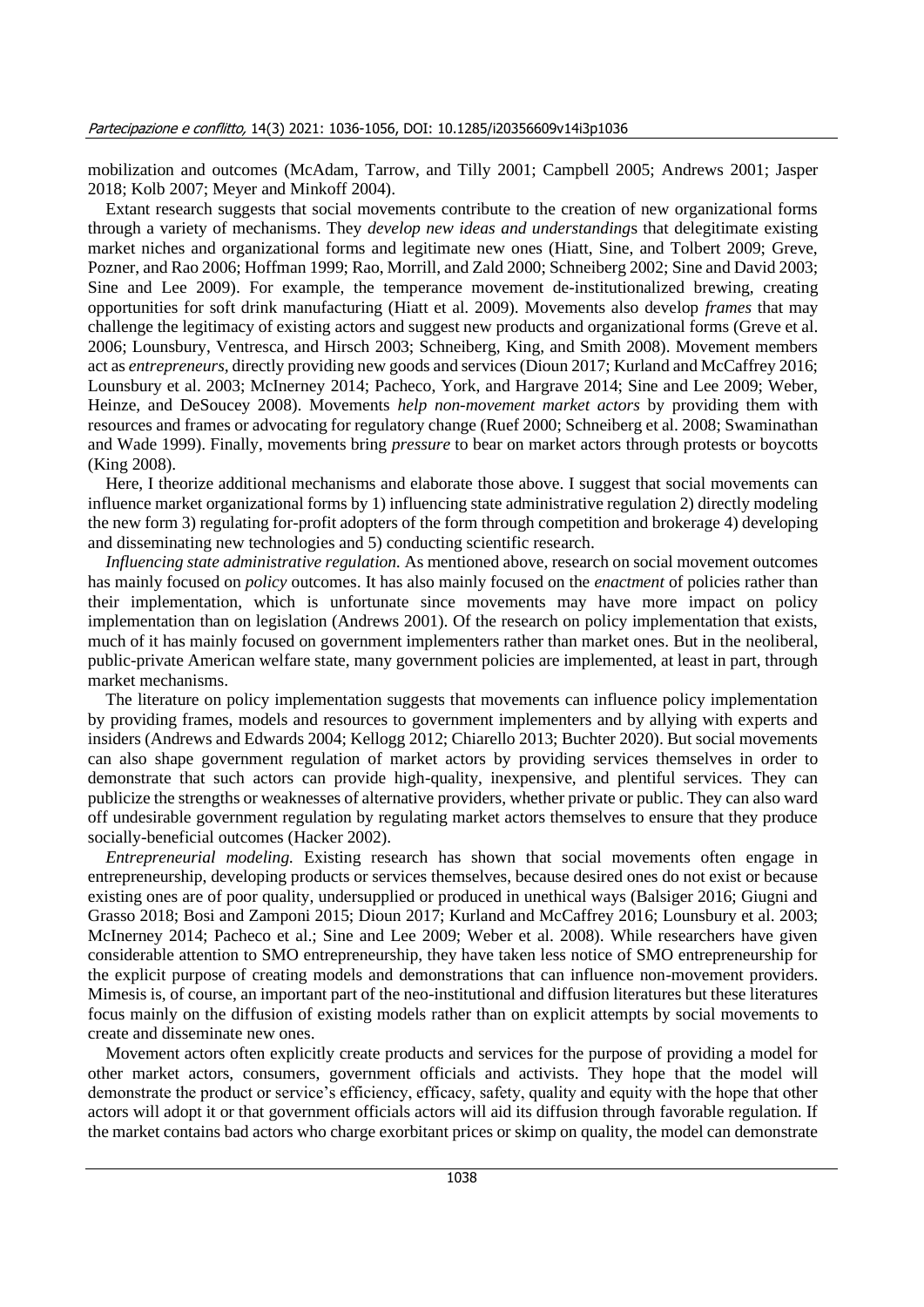to consumers and regulators that this is not inherent to the product or to a particular organizational form. Movements can also reduce the stigma of a product or service by showing that it is consumed and provided by "normal" or high-status people, and that people are not punished, and may be rewarded, for the production or consumption of the product. The existence of such products or services can also remind consumers and producers of their moral or professional responsibilities to consume or produce similar ones.

*Private regulation through brokerage and competition.* Scholars have found that social movements, rather than the state, often regulate the behavior of market actors, for example, by certifying or labeling the products of firms that have positive social or environmental records (Bartley 2003, 2007). But SMOs can also regulate market actors by directly competing with them, or by brokering transactions between non-movement suppliers and their consumers. This can allow SMOs to demand that non-movement actors engage in particular practices related to morality, quality or price. When SMOs produce a good or service they can often undercut their competitors on price and quality because they don't need to generate a profit and are often subsidized (in money or labor) by activists and funders. They can offer higher-quality services by drawing on the commitment of personnel that support their cause. They can also broker market transactions in order to demand that nonmovement producers lower prices, increase quality and equity and engage in desired practices. Non-movement producers are especially sensitive to competition and brokerage when SMOs have a monopoly on the supply of patients and when producers have a low-cost, high-volume business model that relies on a steady supply of consumers.

*Developing and disseminating new technologies.* Though technological change has long played a central role in the literature on organizational innovation (Sine and David 2003), few studies examine social movement effects on technological change, with the exception of the software (Mattoni 2013) and environmental sectors (Toke 2011; Smith 2005; Smith, Fressoli, Abrol, Arond, and Ely 2016; Hess 2007). New technologies can reduce start-up and production costs, allow higher volume production, and allow production in less-expensive locations—all of which may encourage new providers to enter the market. New technologies can also improve safety by reducing skill requirements and risks of error—making it easier to gain the approval of government regulators.

Social movements can contribute to technological change, including new ways of organizing production, in a variety of ways. They can import technologies from other countries, invent new ones, modify existing ones, or use existing technologies in new ways. They can diffuse new technologies by directly training nonmovement suppliers, or by producing training materials and distributing them. They can hold conferences and create networks among providers. They can also manufacture and distribute new technologies and publicize the use of those technologies by high-status organizational and individual providers.

*Conducting scientific research.* While some scholars have examined the production of scientific knowledge by social movements (Epstein 1996), few have examined the implications of such research for the creation and diffusion of new market organizational forms. Scientific research can lead to the development of technologies that create new market opportunities. It can also provide evidence for the efficacy and safety of new technologies and organizational forms to consumers, elected officials, courts and regulators. Such evidence can also cast incumbent technologies and providers in an unfavorable light.

In what follows, I probe the plausibility of these mechanisms in the New York City abortion market of the early 1970s. I first outline my analytic strategy and data, describe the legal changes that de-institutionalized the existing system of abortion provision, and then show how abortion SMOs shaped the creation and diffusion of clinics. I end by reviewing the results and discussing their implications.

## **3. Analytic Strategy And Data**

The paper offers a case study of abortion provision in New York City between 1970 and 1973. I engage in "theory-building process tracing," which uses empirical evidence to "build a midrange theory describing a causal mechanism that is generalizable outside of the individual case to a bounded context" (Beach and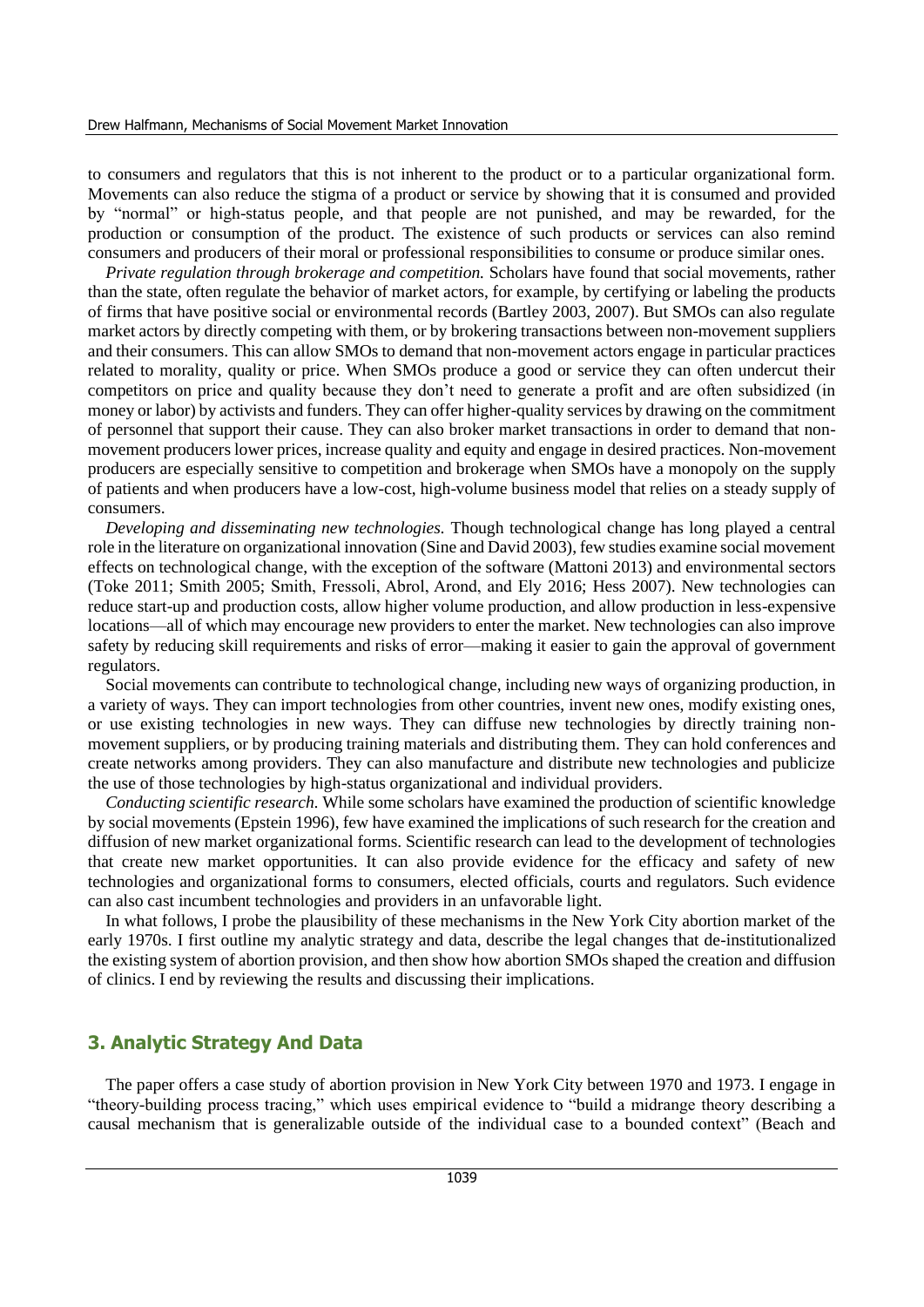Pedersen 2013: 160; George and Bennett 2005; Mahoney and Rueschmeyer 2003). The method involves investigating empirical material in instances for which two causal factors covary, in order to look for clues to a possible causal mechanism for that covariation, and then inferring the existence of that mechanism from those clues. The method combines induction and deduction. In addition to searching for clues in the empirical material, the analyst draws inspiration from existing theoretical and empirical work on phenomena, empirical contexts and causal relations that are analogous. The method is iterative because hunches "are investigated systematically, with the results of this search forming the background for further searches" (Beach and Pedersen 2013: 18). I present "strategic narratives" purposely structured to assess the degree to which hypothesized mechanisms are present in the case, but also to identify previously unrecognized ones (George and Bennett 2005; Mahoney and Rueschmeyer 2003; Timmermans and Tavory 2012).

I chose New York City because it was the most important site of abortion provision before the U.S. Supreme Court legalized on-request abortion nationwide in 1973. In 1969 and 1970, six states established *de jure* or *de facto* abortion on request but only three of them, New York, California, and Washington, D.C. allowed abortions for non-residents.<sup>1</sup> Between 1970 and 1972, New York provided approximately 50% of the nation's abortions while California and Washington, D.C. provided 25 percent and 5 percent respectively (Petitti 1977; Guttmacher Institute 1980; Guttmacher Institute 2008). I also chose New York City because it was one of the first cities to develop non-hospital abortion clinics and because the SMO-affiliated clinic, the Center for Reproductive and Sexual Health (CRASH), was the most important national model of such clinics. Additionally, the headquarters of the three national abortion SMOs, the National Association for the Repeal of Abortion Law (NARAL), the Association for the Study of Abortion (ASA) and the Clergy Consultation Service (CCS) were all located there. This increased the significance of New York clinics as national models and increased data availability. New York and California were also much larger states than the others that legalized on-request abortions, and thus received much more national attention. And this was even more the case for New York because it's legalization occurred through legislation rather than through a series of ambiguous court decisions and broad interpretations of existing law as in Washington, D.C. and California. Finally, I examine New York *City* rather than New York State because the two had much different political dynamics and the vast majority of abortions occurred in the city.

The period begins with a "critical event," New York State's 1970 legalization of early *on-request abortions*. Critical events often lead to institutional change by raising questions about the value or appropriateness of existing institutional logics (Clemente, Durand, and Roulet 2017). As I show below, legal change in New York led to the deinstitutionalization of the existing field of abortion provision. This period is also a "critical juncture"— "a branching moment of relatively high uncertainty" in which "options open and then close off" (Katznelson 1997: 12). This "closing off" launched a "path-dependent" process in which many of the developments of the period established precedents and logics that continue to the present (Capoccia and Kelemen 2007). The period ends with another critical event, the U.S. Supreme Court's *national* legalization of early on-request abortion in January 1973.

I use primary documents and secondary historical monographs to reconstruct key events, chronologies, contexts and meanings, triangulating them to corroborate and contextualize them. Primary data include the records, reports, correspondence and newsletters of SMOs, as well as contemporaneous government documents, newspapers, magazines, professional journals, and legal briefs. Primary documents are drawn mainly from the archives of NARAL at Harvard University's Schlesinger Library of Women's History, as well as the papers of Dr. Alan Guttmacher (the President of Planned Parenthood and a founder of the ASA) at the Harvard University's Countway Medical Library. I also rely on the memoirs of three key figures in the development of abortion clinics: Howard Moody, the head of CCS, which referred women for abortions both before and after New York's legalization and founded the first SMO-affiliated abortion clinic, CRASH

<sup>1</sup> In addition to New York, California, and Washington, D.C., it appears that pre-*Roe* clinics were established only in Madison, Wisconsin (1971), Santa Fe, New Mexico (1971) and Seattle, Washington (1972).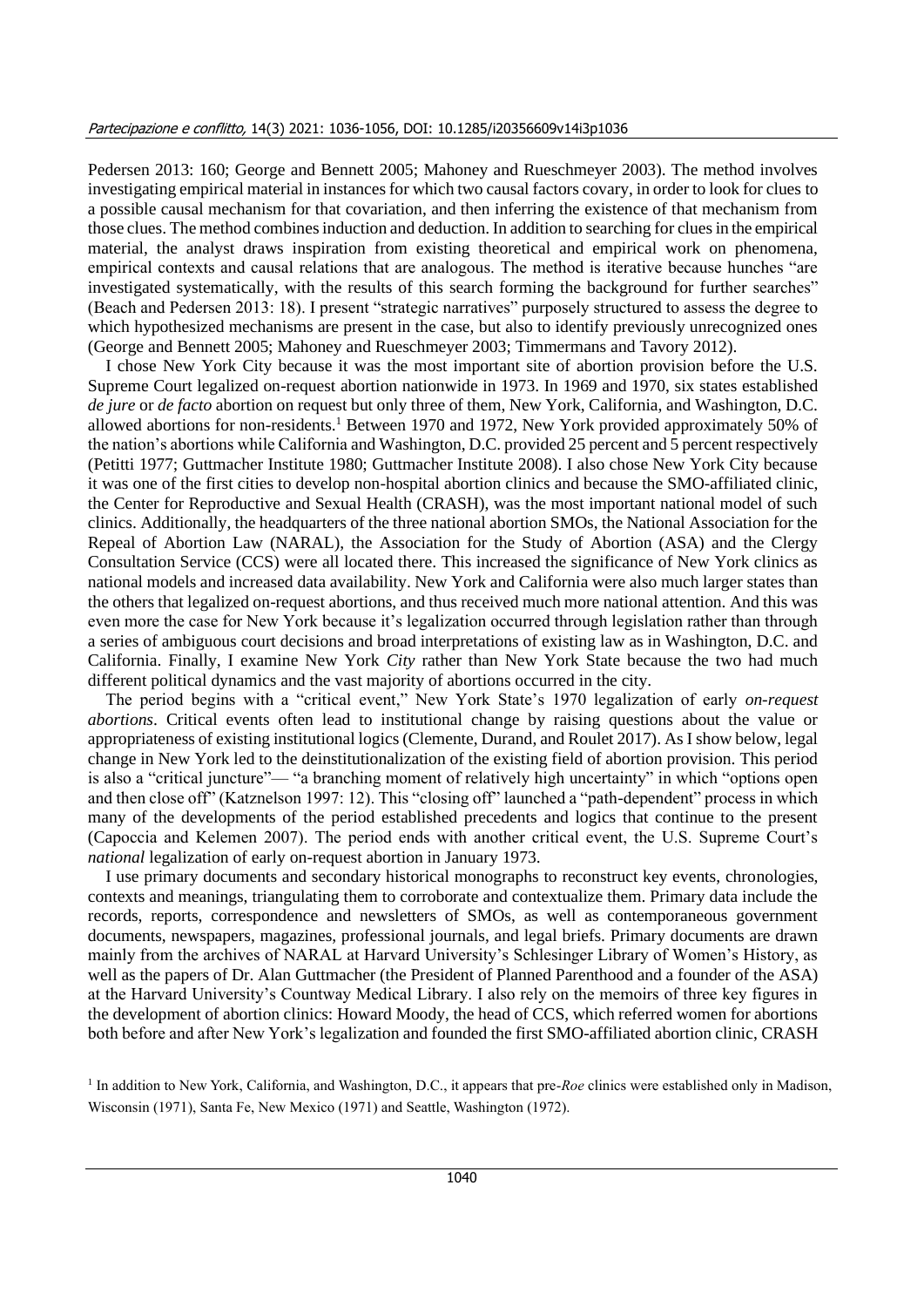(Carmen and Moody 1973); Lawrence Lader, the longtime Chairman of NARAL's Board, who was also involved with referral services and attempts to establish abortion clinics (Lader 1973); and Bernard Nathanson, a NARAL Board Member who was also involved in NARAL's attempts to establish abortion clinics and served as the first medical director of CRASH (Nathanson and Ostling 1977).

### **4. The Deinstitutionalization of Abortion Provision**

Because the United States is a federal polity in which crime policy, including abortion policy, was reserved to the states, abortion laws varied by state. At the beginning of the 1950s, state laws allowed a licensed physician to provide an abortion for reasons of "medical necessity" if a pregnant woman's life or, in a few states, her physical health was threatened by childbirth. But as the decade passed, many doctors cautiously broadened those criteria to include physical health, mental health and fetal abnormality. Even under these expanded criteria, however, legal abortions were rare. Of the approximately one million legal and illegal abortions per year in the 1950s and 1960s, the vast majority were self-induced or performed by lay providers. Only about one percent were provided in hospitals, where "therapeutic abortion committees" decided if they were medically necessary. A small number were also provided in private physician's offices but the vast majority of physicians performed few or no abortions (Graber 1993; Reagan 1997).

In 1955, the birth control organization, Planned Parenthood, sponsored a national conference on abortion law that called for the broadening of medical necessity criteria to include physical and mental health and fetal abnormality. And beginning in 1962, abortion reform organizations, composed mainly of professionals, tried to change state laws along those lines. Over the next decade every state considered reforms and, beginning in 1967, thirteen states, mainly on the coasts or in the South, enacted them. These reforms were predictably disappointing since the vast majority of women sought abortions for reasons that went beyond statutory definitions of "medical necessity" (Burns 2005; Garrow 1994; Halfmann 2011; Luker 2009; Staggenborg 1991).

In response, activists, both from the earlier "reform" movement and the growing feminist movement, began to call for the *repeal* of abortion laws. But while most states considered "repeal" bills, only four enacted them (New York, Alaska, Hawaii and Washington State, all in 1970). These bills did not actually *repeal* abortion laws because they contained various restrictions such as hospital, physician and residency requirements but they were still a major breakthrough because they allowed early on-request abortion. In addition to these four legislative enactments, state and federal courts struck down abortion laws in 14 additional places between 1969 and 1972 (Washington, D.C., California, Georgia, Michigan, Pennsylvania, South Dakota, Texas, Wisconsin, Connecticut, Florida, Illinois, Kansas, New Jersey, and Vermont). Most of those decisions were appealed to higher courts, and in January 1973, the U.S. Supreme Court struck down abortion laws nationwide in the *Roe v. Wade* (1973) and *Doe v. Bolton* (1973) decisions (hereafter "*Roe"*). The Court ruled that states could not regulate abortion in the first trimester of pregnancy (except for physician requirements) but could do so later in the pregnancy to protect women's health and fetal life. These legislative and legal changes dramatically increased the number of legal abortions: from 18,000 in 1968 to 600,000 in 1972, to 1 million in 1975, and 1.5 million in 1980 (Lader 1973; Schoen 2015; Tietze 1970).

## **5. The Birth of the Clinic**

New York was the most important site in the birth of the clinic. As mentioned above, New York provided approximately half of the nation's abortions between 1970 and 1972. The legalization of early on-request abortions dramatically increased the number of legal abortions. In New York City, there were only 850 in 1969, but 140,000 in the first year after reform, and 200,000 in the second (Pakter, Nelson, and Svigir 1975). After legalization, abortions might have been provided solely in hospitals or doctor's offices as they had been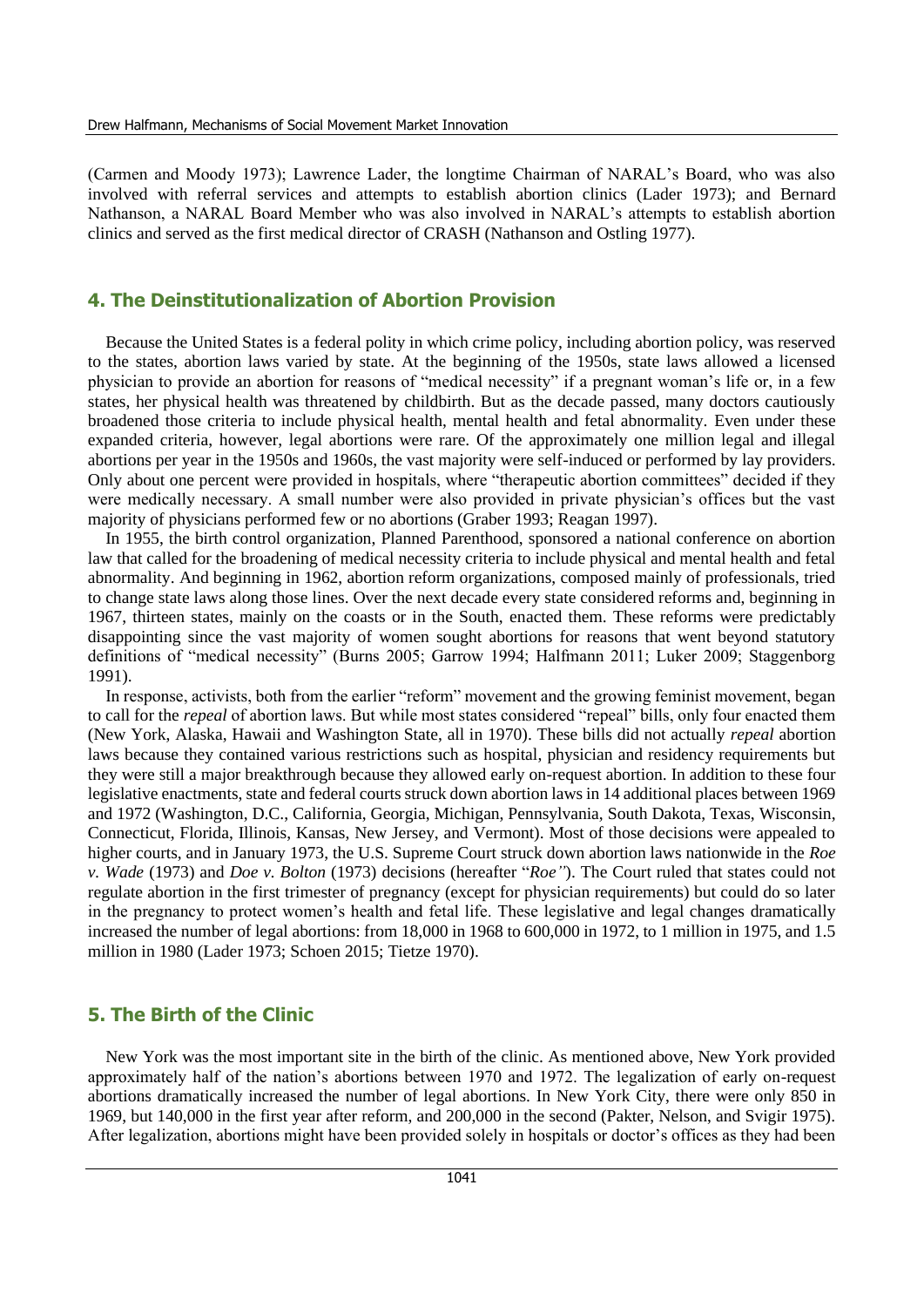before. Instead, SMOs and other actors created a new organizational form, the non-hospital abortion clinic. By early 1973, there were twenty-one clinics in New York City, four of which were non-profit. The clinics' share of abortions rose steadily: 16 percent in 1971, 31 percent in 1972, and 36 percent in 1973 (Pakter and Nelson 1971; Pakter et al. 1975). This share continued to rise after *Roe* both in New York State (62% in 1979 and 90% in 1990) and nationwide (74% in 1980 and 86% in 1988)(Henshaw and Van Vort 1992; New York (State), 1979-1990).

Clinics had some precursors, such as private physicians who provided large numbers of quasi-legal abortions before *Roe* and lay providers such as Chicago's feminist Jane Collective. But clinics were truly a new form of market organization. They offered a new product—abortions that were legal, on-request and delivered in specialized, outpatient, non-hospital clinics. The legalization of on-request abortion helped to increase the legitimacy of abortion and reduced some of the stigma, fear and uncertainty attached to it: Patients and providers were no longer engaged in clandestine criminal activity, mainstream hospitals and physicians were increasingly involved, and activists and policy-makers increasingly framed it in terms of rights of equality, privacy and bodily autonomy. The legalization of early abortion on request also made abortions safer because physicians and facilities were now licensed and regulated by the state and unskilled providers left the field when they were unable to compete with better ones. Provision "on request" also reduced the stigma and increased the legitimacy of abortion because it allowed women to make fertility choices on their own and for their own reasons rather than asking for permission (often on grounds of mental distress), from mostly male hospital therapeutic abortion committees. Finally, abortion's legality and its provision in specialized outpatient clinics made it considerably less expensive than earlier legal and illegal modes of provision (Goldstein 1984; Joffe 1995; Reagan 1997; Graber 1993).

#### **6. The Role of Social Movements**

The main SMO contributors to the creation and diffusion of the new organizational form were CCS, NARAL and approximately 150 small women's liberation groups spread throughout the country. CCS, founded in New York City in 1967, was a nationwide organization of prominent Protestant and Jewish clergy that provided referrals to physicians willing to provide abortions either on request (illegally) or for broad interpretations of mental health (quasi-legally). Once New York repealed its law in April 1970, CCS referred thousands of women to clinics there. It also collaborated with Hale Harvey, a physician in its referral network, and Barbara Pyle, a women's liberation activist who had studied abortion clinics in England, to establish CRASH (also known as Women's Services), which quickly became the largest and most prominent clinic in the nation. It opened on July 1, 1970 and by August was providing 100 abortions per day, mostly for out-of-state patients referred by CCS (Carmen and Moody 1973; Dirks and Relf 2017).

NARAL was the most prominent national abortion SMO. Its members and leaders were drawn from birth control, religious, liberal feminist, women's liberation, social service and state repeal organizations and its financial support came from foundations or rich individuals affiliated with the birth control movement (Staggenborg 1991). It tried to open an abortion clinic in Washington, D.C. in 1969 and New York City in 1970 but was unable to find willing physicians for the first effort and abandoned the second after one of its top leaders, Dr. Bernard Nathanson, became the medical director of CRASH. NARAL was also strongly involved with CRASH and with the pursuit of regulations favorable to clinics (Lader 1973; Nathanson and Ostling 1977).

The feminist movement of the time had two wings: approximately 150 small, local "women's liberation" groups and national, federated organizations, including the largest of these, the National Organization for Women (NOW). The two wings have been variously described as "radical" versus "liberal", "younger" versus "older", and "small group" versus "mass." Women's liberation activists were heavily involved in abortion referrals and in the establishment of abortion counseling in non-profit and for-profit clinics. Though many women's liberation groups established feminist health clinics during this time, those clinics mainly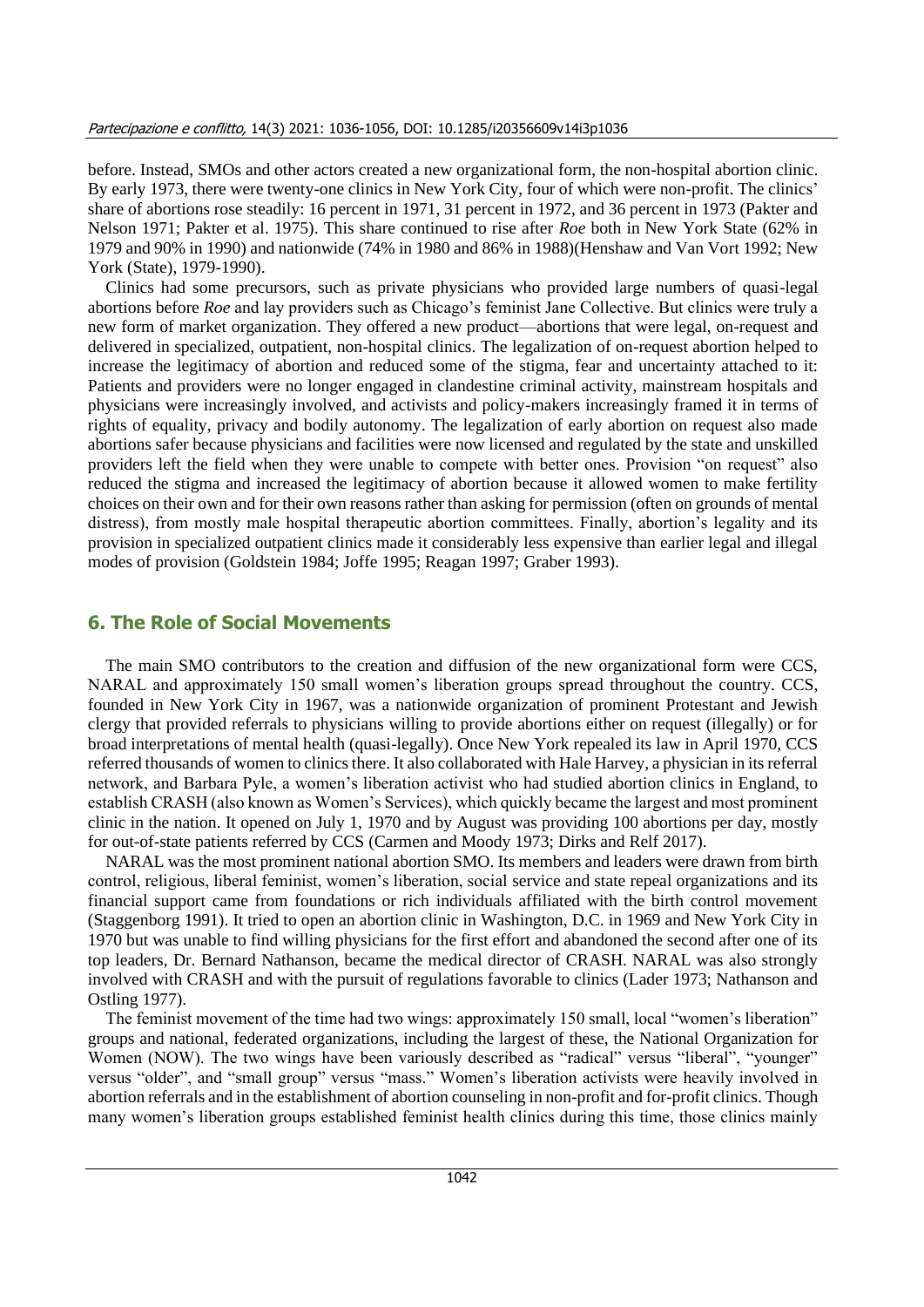provided abortion referrals. Only a few, and none of those in New York, provided abortions (though this would change to some degree after *Roe*)(Freeman 1973, Staggenborg 1991; Hole and Levine 1973).

National NOW played no role in the establishment of clinics and had only a modest role in the struggle for abortion rights itself prior to *Roe*. Two exceptions, however, were its leader, Betty Friedan, who sat on NARAL's board, and its New York City chapter, which was active in the New York repeal movement (Staggenborg 1991; Lader 1973).

The national Planned Parenthood organization, the country's largest and most prominent birth control organization, played only a minimal role in the initial development of clinics but its New York City chapter partnered with the city government to establish a referral service in 1970 and it opened an abortion clinic in 1971. In the 1980s, Planned Parenthood, significantly increased its nationwide abortion provision however, and is now the largest provider of abortions (Ziegler 2020; Langmyhr 1971).

The antiabortion movement was still in its infancy nationwide but New York's 1970 legalization prompted a massive mobilization in New York, led largely by the Catholic Church. In Spring of 1972, the movement pushed a repeal of the 1970 legalization through both houses of the state legislature, only to have it vetoed by Republican Governor Nelson Rockefeller (Lader 1973). For the most part, the antiabortion movement focused on this legislative campaign rather than on the politics of abortion provision.

Though 16 of the 21 abortion clinics in New York City were owned and operated by for-profit entrepreneurs (most of whom were physicians), abortion SMOs were the true creators of the form, shaping the emergence of clinics in a number of ways. They 1) pursued city and federal regulations that allowed clinics 2) acted as entrepreneurs, opening model clinics 3) regulated for-profit provision 4) developed and diffused technologies that made clinic abortions safer and less expensive and 5) conducted medical research that helped to legitimate clinics.

#### **6.1 Administrative Regulation**

As New York prepared to implement its new law on July 1, 1970, abortion SMOs worked to ensure that city and state regulations allowed abortions not only in hospitals but in non-hospital clinics and doctor's offices. Concern about the supply of abortions was an important impetus for the establishment of clinics. Because abortion reform occurred state-by-state, the first states to legalize on-request abortions (without residency requirements) experienced strong out-of-state demand. Some predicted that the number of legal abortions in New York City would rise from 850 in 1969 to as many as 500,000 per year (the actual number was approximately 200,000). Most observers agreed that hospitals did not have the capacity to meet such heavy demand and many activists argued that they did not have the will to do so (Lader 1973; Nathanson and Ostling 1977).

Abortion SMOs had several reasons to believe that hospitals and mainstream physicians would not provide enough abortions. They had provided few under pre-reform medical necessity laws and the American Medical Association had offered only lukewarm support for abortion reform, though many state chapters were more amenable. In Britain, which legalized abortion for "social" reasons in 1967 and Washington, D.C., where abortions became available on request after a federal court ruling in 1969, hospitals had proven reluctant (Halfmann 2011). According to NARAL, "Our experience in Washington, D.C. shows...[that] hospitals will not move on their own" (NARAL Executive Committee (EC), April 17, 1970).

Many hospitals were indeed reluctant. Physician attitudes were the most important determinant of their policies and practices (Miller 1979). Some physicians felt that "abortion on demand" (as they pejoratively called it) lessened their discretion and reduced them to "mere technicians." Others feared they would be stigmatized by community members or other physicians (*New York Times* (*NYT*), June 28, 1970; Hall 1971; Joffe et al. 2004). Many projected their negative views of pre-reform "back-alley butchers" onto legal providers (Goldstein 1984; Joffe 1995; Schoen 2015). Hospitals also wanted to avoid community disapproval or being seen as "abortion mills" and took steps to limit abortions. They set quotas, prohibited outpatient abortions, or established requirements for residency or parental consent that reduced patient eligibility and drove up costs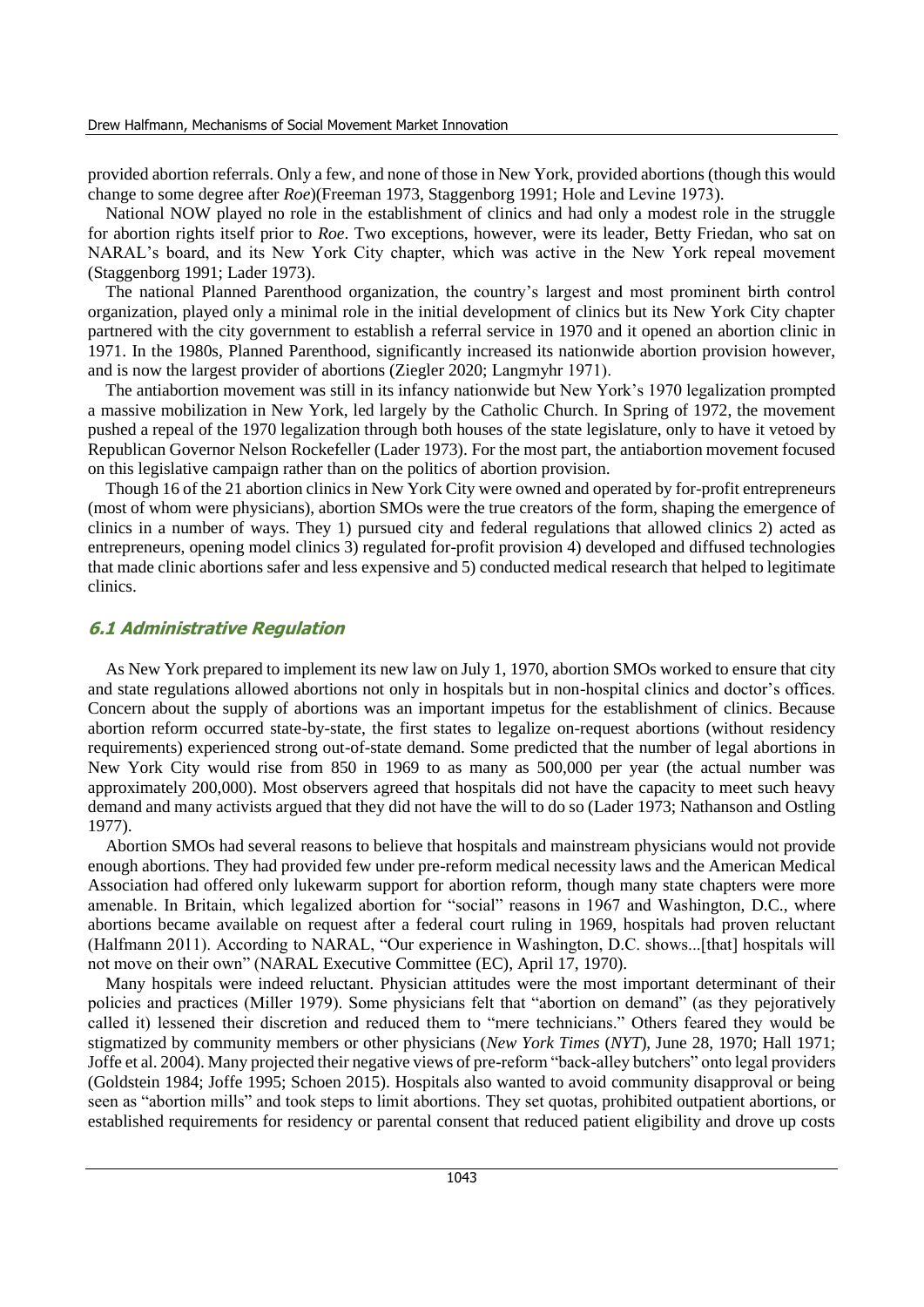and delays. Some hospitals also had difficulty finding willing physicians or nurses. Another factor was that the market-based American health system treated health care as a private consumer good rather than a right. This, along with the legalization of abortion *on request,* helped physicians to construct it as an "elective" procedure, which was self-chosen rather than medically diagnosed, and thus not part of their professional responsibility or normal ob-gyn services (*NYT*, October 25, 1970; Schoen 2015). Some activists, such as the ASA's Dr. Robert Hall worried that the emergence of clinics might reinforce this view: "I want to see the hospitals forced to perform abortions. If we let them off the hook by setting up clinics, they'll never accept their responsibilities" (Garrow 1994: 456).

In addition to concerns about hospital resistance, some activists argued that clinics offered higher-quality abortions than hospitals. They were safer because they used the latest techniques, cheaper because they provided large numbers of abortions, and more compassionate and dignified because their personnel supported abortion rights and provided counseling. As one ob-gyn put it, "hospitals are no place for abortions, at least not for the simple, early ones. The entire hospital setup—with its involved bureaucracy, administrative delays, high overhead, and brusque efficiency—only serves to make abortions more costly, more complicated, and more traumatic for the patient" (*NYT*, Oct 20, 1970).

Given their expectations of strong demand and limited hospital capacity or interest, New York state and city regulators pondered whether to impose a residency requirement and whether to allow clinic and office abortions. State regulators opposed residency requirements and approved of clinic abortions but city regulators were more restrictive, initially proposing a residency requirement and a ban on clinic and office abortions. NARAL and CCS fought back, arguing that such restrictions were unnecessary and would create shortages and increase costs (*NYT*, June 28, 1970, May 13, 1970). NARAL's Nathanson contended that "a qualified person can safely perform an abortion anywhere" (*NYT*, June 28, 1970). In its newsletter, NARAL worried that the regulations might "set a pattern for the rest of the country" and attacked the medical profession, proclaiming that it opposed "all attempts by the medical hierarchy to undermine the intent of the law" (*NARAL News*, Summer 1970).

The ASA's Hall disagreed. He argued that the city's regulations were necessary to prevent a disastrous implementation of the New York law that would discredit the repeal movement nationally.

There isn't one doctor in the state of New York who has ever done an abortion under…three conditions—out-patient, local anesthesia, and suction. To do 50,000 with these strange new techniques will be trouble enough in a hospital. But let the floodgates open, let in 500,000, and you will have independent clinics to accommodate them. Then you will have deaths, profiteering, gruesome stories on the front pages of the newspapers. Next January, the Legislature will meet again and say, "See what a mess they've made of the abortion law," and rescind it. The other 49 states, looking at the New York experience, will see us screwing it up and will stay away from abortion repeal. I'm even naïve enough to believe that Supreme Court Justices read the newspapers, and they'll wonder why they should legalize abortion repeal for the whole country if this is the way we behave in New York (*NYT*, June 28, 1970).

NARAL, CCS and other groups testified at hearings on the proposed regulations and organized protests. NARAL organized a symposium on abortion provision where it trained providers, discussed the City's proposed regulations with them and lobbied elected officials about the importance of office abortions (NARAL EC, June 25, 1970, July 1, 1970; February 5, 1971). For its part, CCS collected data showing long waiting lists and delays in hospitals. And Dr. Christopher Tietze of the Population Council presented evidence about the positive safety record at CRASH. In October 1970, the City abandoned the proposed residency requirement and allowed abortions in clinics if they had an operating room suitable for abdominal surgery, appropriately staffed x-ray, blood bank and laboratory facilities, and a backup agreement with a nearby hospital (*NYT*, June 28, 1970, October 25, 1970; Lader 1973; Pakter and Nelson 1971).

The new regulations did prohibit office abortions, however. Before reform, such offices had been the site of many quasi-legal abortions and, as a result, many physicians and regulators viewed them as deviant, unethical and unsafe (though this was not necessarily true). Regulators argued that doctors' offices did not have appropriate facilities to deal with complications and argued that such offices, because they were so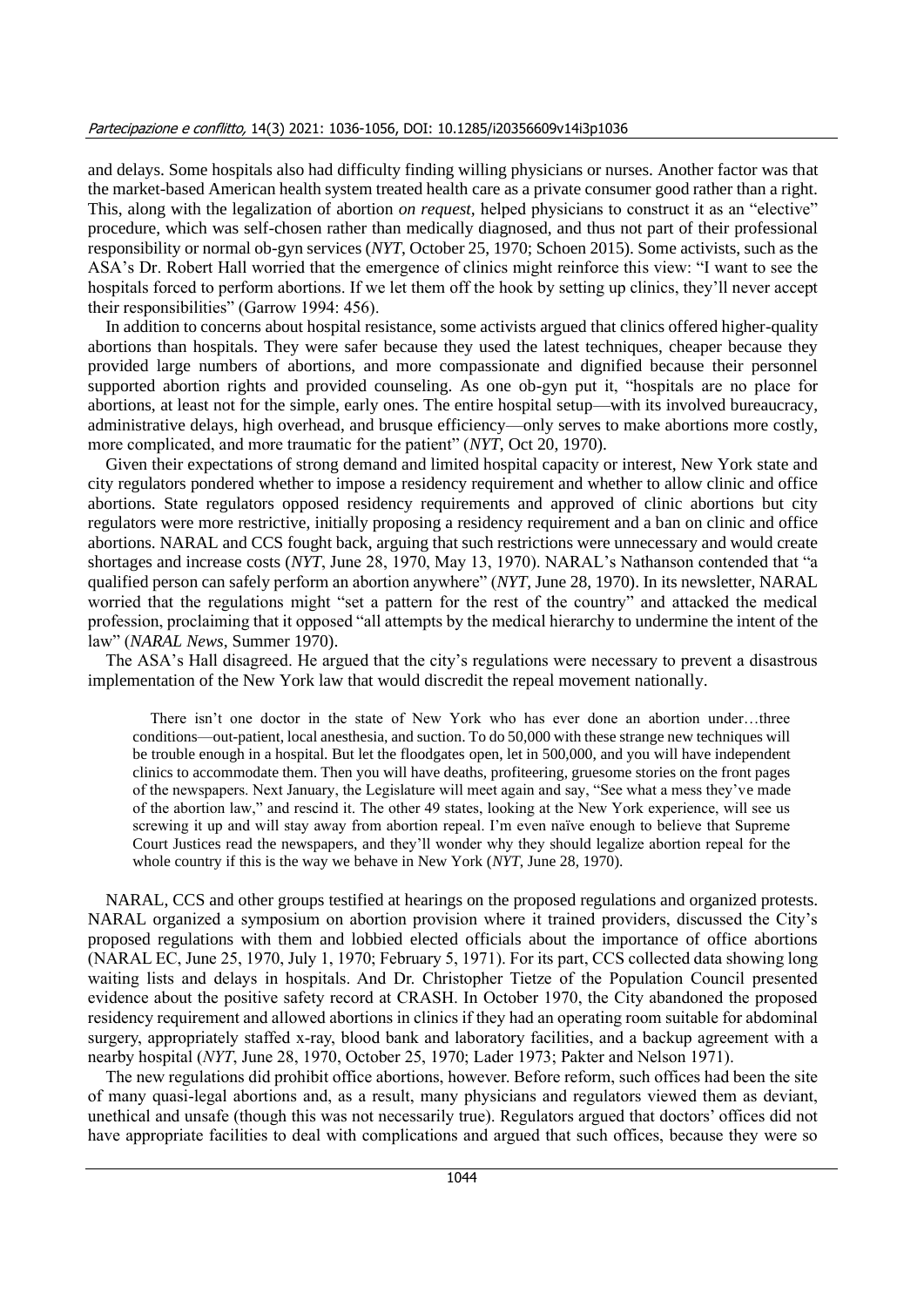numerous, would be difficult to monitor—as the pre-reform period had shown (Neubardt and Tovell 1972). Thus, clinics offered a compromise for regulators between reluctant and "over-taxed" hospitals and "dangerous" and "unethical" physicians in private offices.

#### **6.2 Entrepreneurial Modeling**

In addition to fighting for favorable administrative regulations, SMOs engaged in entrepreneurship in order to create models of abortion provision for non-movement market actors. The CCS and the proposed NARAL clinics were meant to serve the enormous demand for abortions in New York City but also to legitimate clinics by convincing patients, other abortion activists, legislatures, courts and regulators that clinics were an appropriate, even superior, location for abortion services. Activists hoped to show that the clinics were safe, that they increased equity, and that they offered higher quality and more sensitive care than hospitals. They also hoped that for-profit providers would adopt their patient-centered and low-cost model of care and, where possible, they forced them to do so through competition and private regulation.

As the CCS planned its New York clinic, it hoped to "establish the feasibility of providing medical services to women with problem pregnancies at a minimum cost without refusing service to anyone because she lacks funds" (Dirks and Relf 2017, loc. 3143). And as NARAL planned its Washington, D.C. clinic, its leaders claimed that it would demonstrate that non-hospital abortions could be provided safely and would show the benefits of abortion liberalization for the poor. They said they hoped to provide a prototype for similar clinics once other states repealed their abortion laws and predicted that such a model would influence courts and legislatures (Lader to NARAL EC, "Washington, D.C. Free Clinic," January 13, 1970; NARAL EC; December 12, 1969; January 20, 1970; February 24, 1970, April 3, 1970; *Washington Post*, February 25, 1970; March 11, 1970; March 13, 1970; May 24, 1970). Similarly, NARAL's proposed New York City clinic "would be an essential demonstration that abortions can be done safely and efficiently in an out-patient clinic, and that abortions will be available to the poor" (NARAL EC, April 17, 1970). When Planned Parenthood established a clinic in 1971, it was meant to be a "prototype" for clinics nationwide that would "stimulate the conversion of so-called abortion clinics" into multi-service contraceptive clinics (*NYT*, April 1, 1971).

A model clinic would also help activists to defend clinics if New York's implementation proved to be a disaster. NARAL's Nathanson predicted that "a tremendous number of abortions will be performed in doctors' offices under poor conditions, and a large number of deaths will occur. The result will be that the state will want to clamp down by restricting abortions to hospitals, unless there is some model for the out-patient clinic" (NARAL EC, April 17, 1970).

Activists also hoped the clinics would convince physicians to provide abortions. Though NARAL had difficulty recruiting physicians for its Washington, D.C. clinic, Executive Director Lawrence Lader, predicted that they would change their minds once the clinic opened, "I think that Washington doctors will gain courage and join us. Our job, I believe, is to convince the medical profession that this is a pioneering effort and that participating doctors will be the heroes of the movement" (Lader to NARAL EC, "Washington, D.C. Free Clinic," January 13, 1970).

The new clinics also modeled a particular type of abortion care—patient-centered and feminist. CRASH took pride in its employment of abortion counselors. Such counseling had originated in pre-reform referral services, but was carried over to the CRASH clinic. Counselors were mainly young women affiliated with the women's liberation movement, many of whom had had abortions themselves. They stayed with patients from the beginning of their visit until the end, and sometimes assisted with the procedure. They provided information and emotional support, monitored physicians, and provided them with feedback about the sensitivity of their care (Goldsmith, Potts, Green and Miller 1970; Joffe 1986, 2012; Dirks and Relf 2017).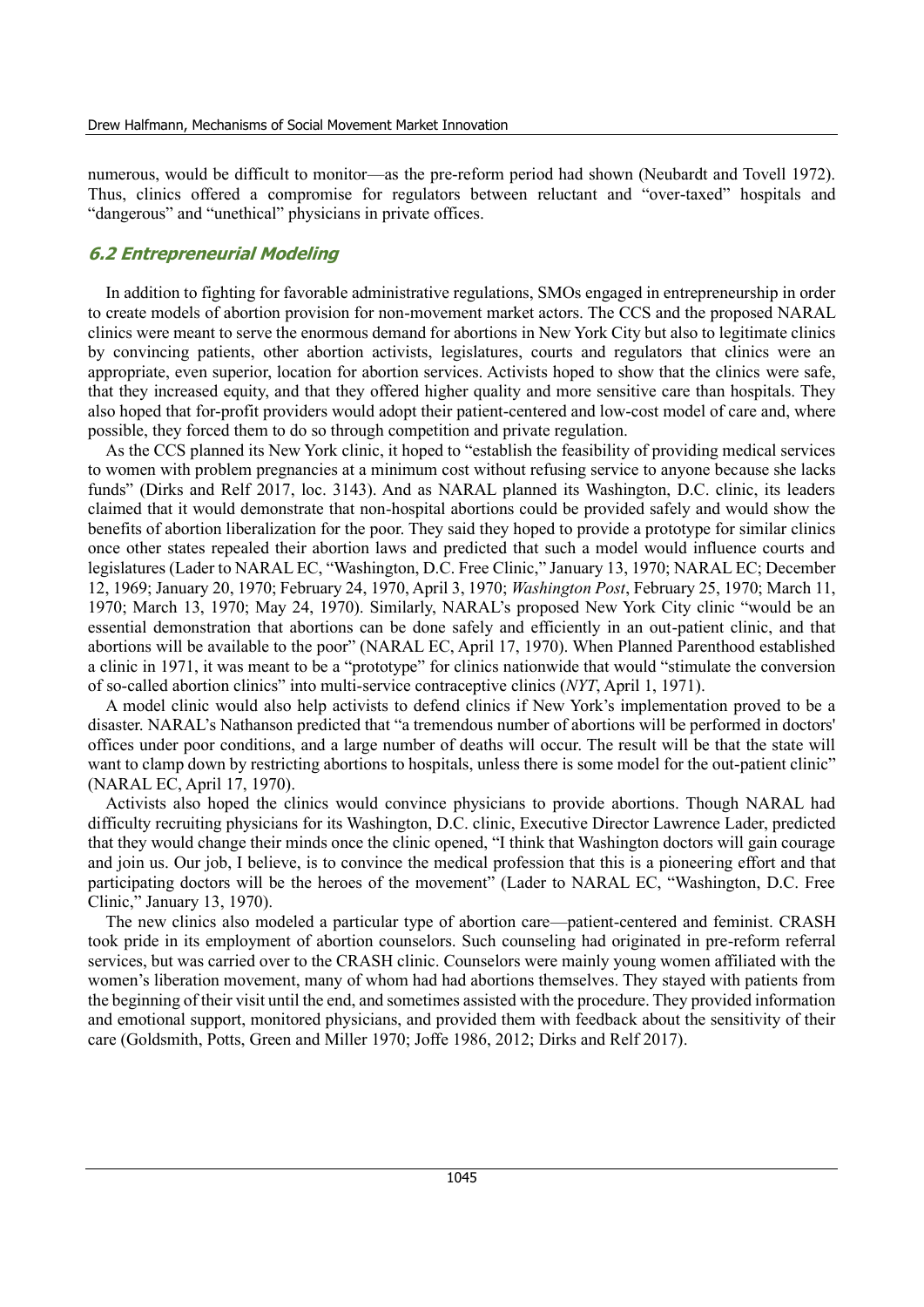#### **6.3 Private Regulation**

Abortion SMOs also worked to ensure that for-profit clinics adopted the new model of abortion provision faithfully and in line with their priorities. A key aspect of this effort was the establishment of abortion referral services, which not only increased abortion access but monitored and regulated the price and quality of abortion services. Beginning in 1966, various organizations had begun referring women for foreign or (quasi-legal) domestic abortions (Hole and Levine 1973; Staggenborg 1991). CCS always referred to physicians, while some services, and especially women's liberation ones, referred to both physician and lay providers. But after the legalization of on-request abortion in Washington, D.C. and California in 1969, and in New York in 1970, referral services began to refer almost all of their patients to those three places for legal physician-provided abortions (Lader 1973; Carmen and Moody 1973).

New York City residents also obtained abortions through referral services such as the Women's Abortion Project (a women's liberation group) and a joint operation established by the New York City Planned Parenthood and the city government. CCS and New York City Planned Parenthood also launched a hospital referral service, Clergy and Lay Advocates for Hospital Abortion Performance, which helped clients to schedule hospital abortions and kept track of complaints (Dirks and Relf 2017). For-profit referral services also entered the field. Unlike the non-profits, they either charged fees to patients or received kickbacks from providers—sometimes both. They were criticized for price gouging, deceptive advertising, and fee-splitting and sometimes impersonated non-profit clinics or stole their clients at airports and bus stations. Abortion SMOs convinced the New York legislature to ban them in June 1971 (*NYT*, April 11, 1971; Harting and Hunter 1971).

Most activists, especially those in NARAL and CCS, supported for-profit clinics because they increased the supply of abortions beyond the capacity of hospitals and non-profit clinics and because some clinics were owned by social entrepreneurs with ties to the abortion movement. At the same time, activists sought to ensure that for-profit clinics provided safe, sensitive and inexpensive care that did not discredit clinics or the reform movement itself.

The activists regulated providers through competition and brokerage. First, they dissuaded for-profit clinics from charging high prices by competing with them directly. Non-profit clinics could offer low prices and sliding scales because they didn't need to turn a profit, were sometimes subsidized by donations, and could sometimes rely on *pro bono* work by physicians. They also utilized brokerage. They controlled the supply of patients (eventually almost exclusively) and this allowed them to demand lower prices and betterquality care. They sent undercover volunteers to inspect offices and ask questions about doctors' methods (Carmen and Moody 1973). They also monitored quality through follow-up patient questionnaires and sometimes forced providers to change their practices by threatening to cut off referrals. Many referral services required clinics to provide counseling and it eventually became available in most for-profit clinics (Carmen and Moody 1973; Joffe 1986, 2012; Dirks and Relf 2017). Clinic owners felt the pressure. As one put it, "Sure I couldn't really stand most of them, especially the feminists. But I understood them, saw what they wanted…They wanted us to do it their way…. Fine" (Goldstein 1984: 221).

The referral services not only monitored quality but put pressure on providers to lower prices by giving patients price information in advance of their procedures, setting maximum prices and demanding that the clinics provide a free abortion for every ten paid ones. Patients were quite price sensitive because most paid out-of-pocket and many were low-income (Pakter 1971).

The for-profit clinics were especially sensitive to private regulation because their high-volume business model required a large and reliable stream of patients. According to Goldstein (1984: 524):

Mass production required a large number of patients to justify the facilities, personnel and low costs….The [clinic] entrepreneur had to ensure a steady flow of clients. They were usually provided by organizations which knew of, or sought out patients. These organizations' motives ranged from altruism to profit. Whatever their motives, the entrepreneurs were dependent upon them.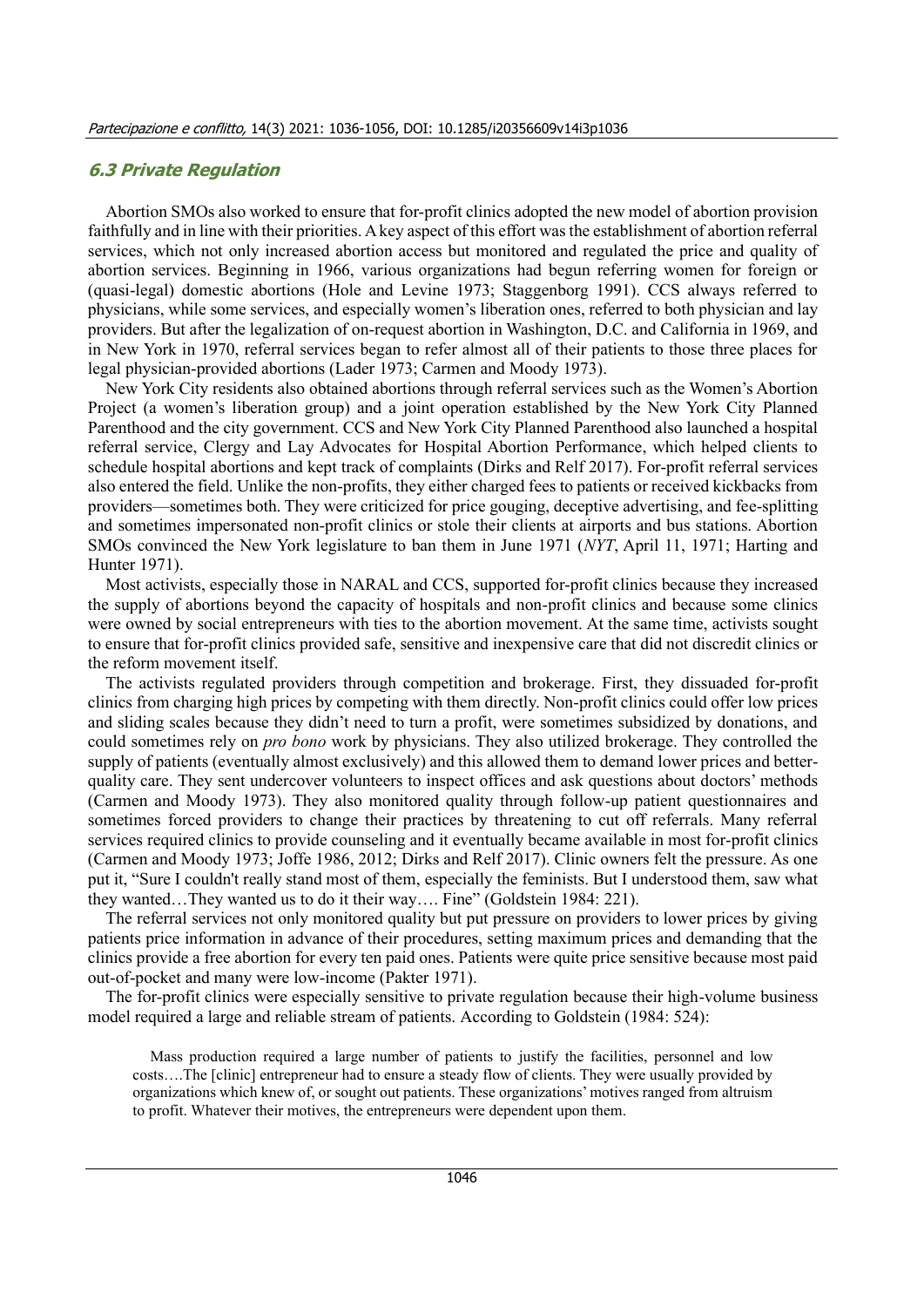One for-profit provider acknowledged that the referral services "definitely drove prices down. There was tremendous competition" (*Wall Street Journal*, June 1, 1971). When the New York repeal first took effect, early hospital abortions had ranged from \$400 to \$600, but after a year, for-profit hospitals charged around \$250, municipal and non-profit hospitals charged around \$150, and non-profit and for-profit clinics charged between \$50 and \$200 (Pakter 1971).

#### **6.4 Technological Development**

Movement actors also contributed to the development and diffusion of technologies for performing outpatient abortions and for organizing systems of abortion provision. In the late 1960s, the most common abortion method in the United States was dilation and curettage (D&C), in which the provider dilated the patient's cervix and removed the contents of her uterus with a curette, a metal instrument with a scoop or loop at the end. That method required skill to avoid infection or perforation of the uterus but a better method had been in use since the 1950s in Asia, the Soviet Union, and Eastern Europe. In "vacuum aspiration" (or suction abortion), the provider vacuumed out the contents of the uterus with a metal tube (canulla). A second, and equally important, innovation was a flexible, disposable plastic canulla invented by Harvey Karman, a lay abortion provider and activist. The invention in Yugoslavia of a new method for administering a paracervical block (a type of local anesthesia) further increased the feasibility of clinic abortions. These innovations made abortions safer, technically easier, quicker, less expensive and more comfortable (Joffe 1995; Schoen 2015; Tunc 2008).

Movement activists not only invented some of the new technologies but worked to spread them. In 1967, C. Lalor Burdick, a contraceptive manufacturer and abortion movement funder, traveled to Europe to learn about the suction device and commissioned an instructional film by Dr. Dorothea Kerslake, a British physician and abortion activist. It was distributed by California's Society for Humane Abortion (SHA) and shown at symposia sponsored by groups such as the ASA, NARAL, SHA and Planned Parenthood (Harting and Hunter 1971; *SHA Newsletter*, Winter 1970-71). Burdick also funded an appearance by Yugoslavian abortion specialist, Dr. Franc Novak, at an important ASA conference in 1968. Around 1969, physician-activists from UCSF Medical School worked with Berkeley Bioengineering to manufacture a vacuum aspiration machine and promoted the Karman canulla (Margolis and Overstreet 1970). The Berkeley machine was also lauded by Planned Parenthood's Guttmacher, ASA's Hall and NARAL's Nathanson, who adopted it for use at the CRASH Clinic (Joffe 1995; Tunc 2008).

The new methods spread quickly: when the New York law took effect, D&C's were the most prevalent technique, but within a year, suction was used in 93 percent of first-trimester abortions (Schoen 2015). This had enormous consequences for the diffusion of clinics. Before, only hospitals could afford to establish them but the new technologies reduced start-up costs considerably (Tunc 2008). Technical innovations also meant that providers needed less technical skill and that complications were much rarer, increasing patients' and policymakers' confidence in clinic abortions.

In addition to these technical innovations, SMO clinics helped to developed the high-volume model of abortion provision that offered economies of scale and kept abortion prices low. For-profit entrepreneurs, under pressure from referral agencies and non-profit competitors embraced the model. "You did maybe 15 to 18 an hour, especially on Saturdays—that was the day. It was an assembly line. You couldn't slow down or take a break" (Goldstein 1984: 523).

#### **6.5 Scientific Research**

As the activists formed model clinics and spread abortion technologies, they tried to establish the legitimacy of clinics by demonstrating their quality and safety. They provided evidence for those claims by conducting medical research. Many movement-affiliated clinics kept detailed records of complications in order to document the safety of their practices, and potentially use them to persuade legislatures and courts. Howard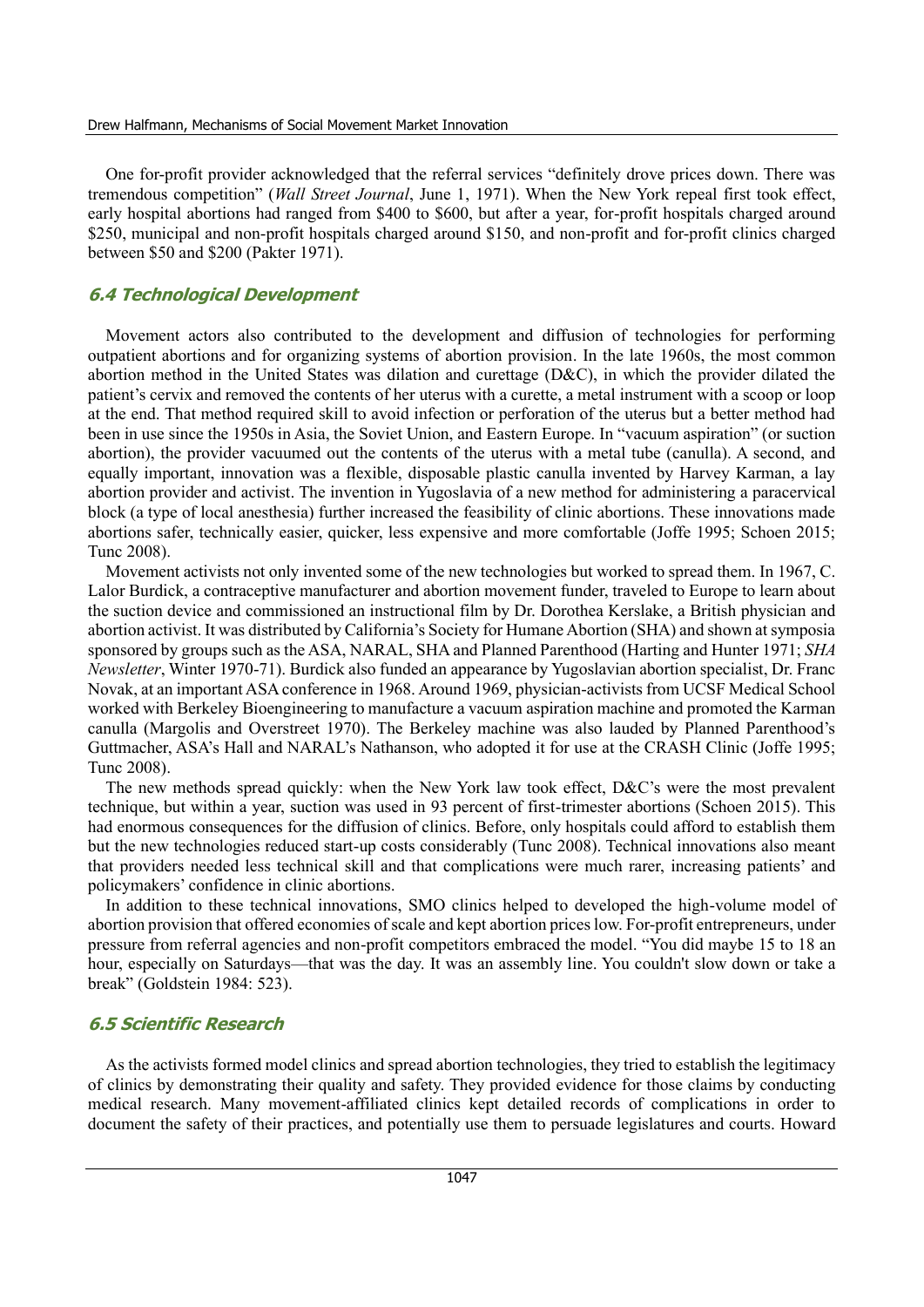Moody, the leader of CCS, told Hale Harvey, the first medical director of CRASH, that he should not expand the clinic if doing so interfered with such research. In this effort, the abortion movement benefitted from the presence of activists with the necessary medical and scientific knowledge to produce this research. In 1970, Christopher Tietze, an abortion activist and chief statistician at the Population Council, initiated a prospective study of abortion complications, the Joint Program for the Study of Abortion (JPSA). In 1971, he convinced the U.S. Centers for Disease Control to take it over (Carmen and Moody 1973). Its results, published in October 1971 and June 1972, showed that clinics had lower complication rates than hospitals and that suction abortions were much safer than D&Cs (Tietze and Lewit 1971, 1972). The study included data from six clinics but 70 percent of its abortions were performed at CRASH, probably the best clinic in the country, and as a result, it probably over-stated the safety of clinics. Though the study warned that generalizations should be made "with the greatest caution" it's not clear how much caution was actually exercised (Tietze and Lewit 1972: 116). In the same year, Bernard Nathanson of NARAL and CRASH described the procedures and positive safety record of CRASH in the *New England Journal of Medicine* (Dirks and Relf 2017; Nathanson 1972).

The research conducted at CRASH was used both to fight New York City's proposed ban on clinic abortions and to argue for the safety of clinic abortions to the U.S. Supreme Court. *Doe's* attorneys, as well as the *amicus* briefs of Planned Parenthood and the American College of Obstetricians and Gynecologists, argued that the hospital requirement in Georgia's abortion law was "irrational" because "clinics are fully capable, by virtue of the New York experience…to afford effective and safe abortion services."

Justice Harry Blackmun, the author of the *Roe* and *Doe* decisions, had strong personal and professional connections to the medical profession and, as a result, deferred strongly to medical opinion in his abortion decisions (Halfmann 2011). The fact that the abortion movement could provide medical research on the safety of abortion that was conducted by prominent physicians and biostatisticians and published in the nation's most prestigious medical journal may have helped to persuade Blackmun that abortions could be provided outside hospitals. His *Doe* decision stated that the Court was persuaded by the statistics as it struck down Georgia's hospital requirement (*Doe v. Bolton* 1973: 195; "Oral argument," *Doe v. Bolton* 1973: 15; "Brief for Appellants," *Doe v. Bolton* 1973: 13, 37, 39-40; "Brief of Amici for the American College of Obstetricians et al.", *Doe v. Bolton* 1973: 5, 85; "Brief of Amicus for Planned Parenthood Federation of America", *Roe v. Wade* 1973: 9, 16-18).

## **7. Alternative Mechanisms**

Here, I argued that SMOs shaped the invention and diffusion of abortion clinics by pursuing favorable administrative regulation, modeling the new organizational form, regulating non-movement market actors through competition and brokerage, developing and diffusing new technologies, and conducting scientific research.

It is notoriously difficult to establish the effects of social movements on policy or economic outcomes because they typically have many determinants (Bosi et al. 2016; Amenta et al. 2010). When an SMO directly provides goods or services, it is obviously an economic outcome of the movement but it is harder to demonstrate that an SMO affected other market actors. Perhaps non-hospital abortion clinics would have developed and diffused just as quickly and widely without SMO action because for-profit entrepreneurs would have naturally seized the new business opportunities provided by the New York legalization. This seems unlikely for a few reasons. First, clinics were only possible because New York City abandoned its proposed ban on them and it was SMOs rather than for-profit entrepreneurs that lobbied and protested against the ban. The fact that the City changed its position so abruptly, radically and immediately after SMO action suggests that SMOs played at least some role in the City's decision-making. Second, City officials considered, but decided against, a residency requirement, again after protest and lobbying by abortion SMOs. The absence of such a requirement was crucial for the development of clinics. In the first year after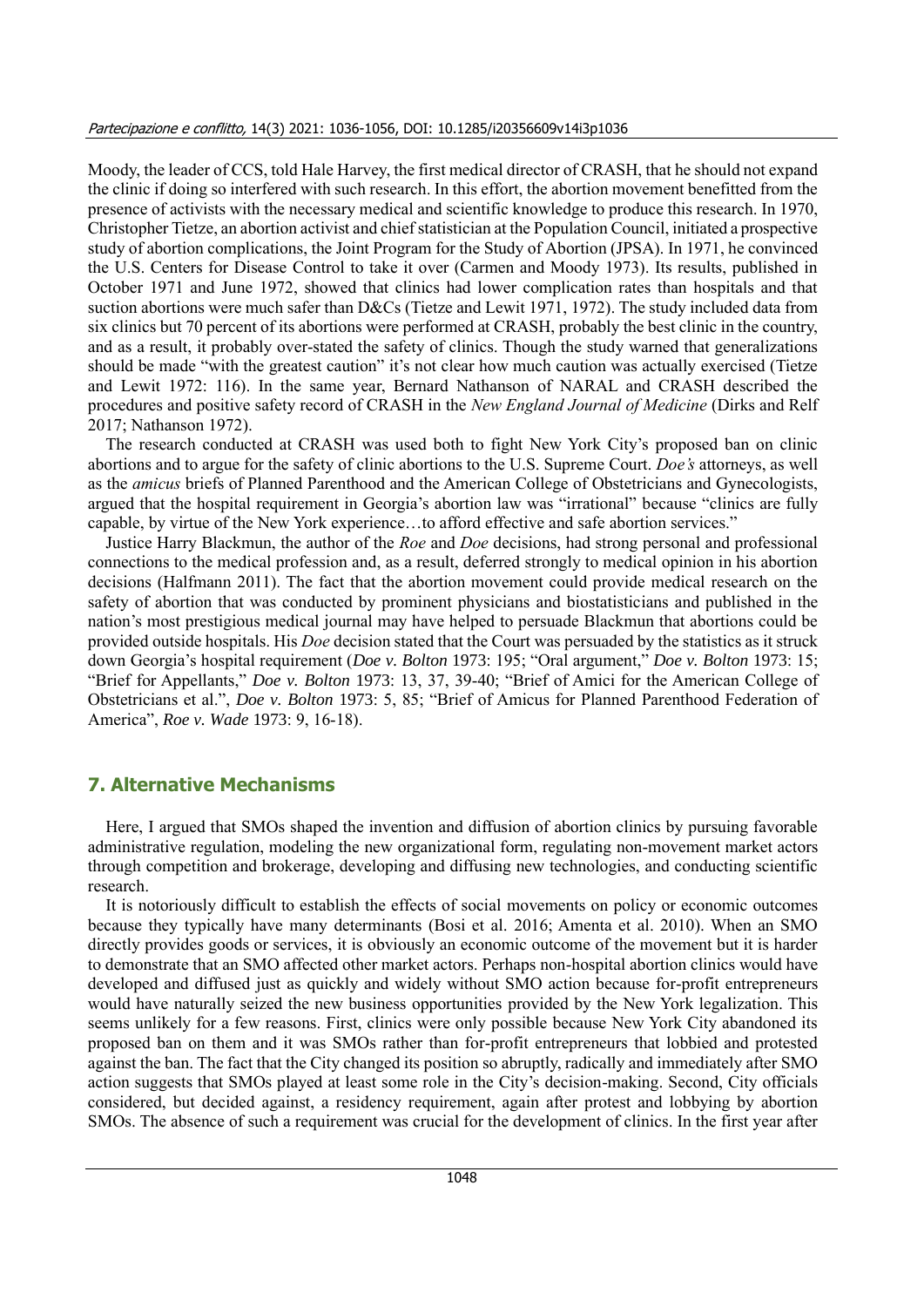New York's law went into effect, hospitals performed approximately 100,000 of the 140,000 abortions in the City but only 50,000 went to residents. In other words, a residency requirement would have reduced abortion demand by almost two thirds, making it possible for hospitals to accommodate all of it. This might have reduced pressure on regulators to allow clinics that could address shortages and reduced the need and incentives for abortion SMOs and for-profit providers to establish clinics (Harris, O'Hare, Pakter and Nelson 1973). Moreover, a wholly in-state patient population might have reduced business opportunities for for-profit providers because nonresidents, who had little knowledge of New York providers and lacked scheduling flexibility, were easier to exploit.

SMOs also played an important role in developing and importing new technologies, particularly suction abortion and local anesthesia, that made abortions possible outside of hospitals as well as diffusing those technologies through SMO-sponsored conferences, symposia and training materials. Without such technologies, clinics would have been impossible.

Abortion SMOs also shaped prices and quality. Prices fell after SMOs competed with and regulated hospitals and for-profit providers and diffused technologies that made low-cost abortions possible. And providers admitted that they felt SMO pressure. SMOs and activists also pushed for patient-centered care and especially abortion counseling (Joffe 1986). Such counseling was first initiated by SMO-affiliated clinics but eventually spread to almost all clinics. There too, physicians acknowledged that abortion activists influenced how they provided care. "It was a learning time. We were learning from them. It was more confrontational and less collegial than I would have liked. But we were learning about how women needed to prepare for abortions…and how abortions should be done…(quoted in Joffe 1986: 135).

#### **8. Discussion**

Research has found that a key economic outcome of social movements is to contribute to the emergence and diffusion of new market organizational forms. But what are the mechanisms through which they do so? Existing research points to the development of new ideas, understandings and frames, entrepreneurship, aid to non-movement entrepreneurs, and protest and boycotts against non-movement providers (Hiatt et al. 2009; Greve et al. 2006; Rao et al. 2000; Schneiberg 2002; Sine and David 2003; Sine and Lee 2009; Lounsbury et al. 2003; Schneiberg et al. 2008; Dioun 2017; Kurland and McCaffrey 2016; McInerney 2014; Weber et al. 2008; Ruef 2000; Swaminathan and Wade 1999; King 2008).

Here, I theorized five mechanisms that add to and extend those above: shaping administrative regulations, creating and modeling the new form, regulating non-movement providers through competition and brokerage, developing and diffusing new technologies, and conducting scientific research.

I showed the plausibility of these mechanisms through analysis of the market for abortion services in New York City during the early 1970s. I showed that abortion activists lobbied and protested against New York City's proposed residency requirement and its ban on clinic abortions. They also collected data showing that hospitals were not adequately serving abortion patients. The City eventually abandoned these proposals and it seems likely that movement actions played a role since the City reversed its position abruptly and drastically and because no other actor advocated for the change. I also showed that abortion SMOs established their own abortion clinics and viewed these as models or demonstration projects that could help legitimate clinics in the eyes of patients, government officials and other providers. Through the clinics they also sought to model particular practices that they hoped would be embraced by the broader sector, in particular, low and slidingscale pricing and the provision of feminist, patient-centered care and counseling. They worked to ensure the faithful replication of their model through private regulation of for-profit clinics by competing with other providers and by controlling patient referrals. Both put pressure on non-movement providers to offer lower prices, sensitive and safe care, and abortion counseling. Those practices diffused widely, prices came down and for-profit providers acknowledged that SMO action played a role. Activists also developed and imported new technologies that made outpatient abortions, and thus clinics, feasible. They sought to diffuse these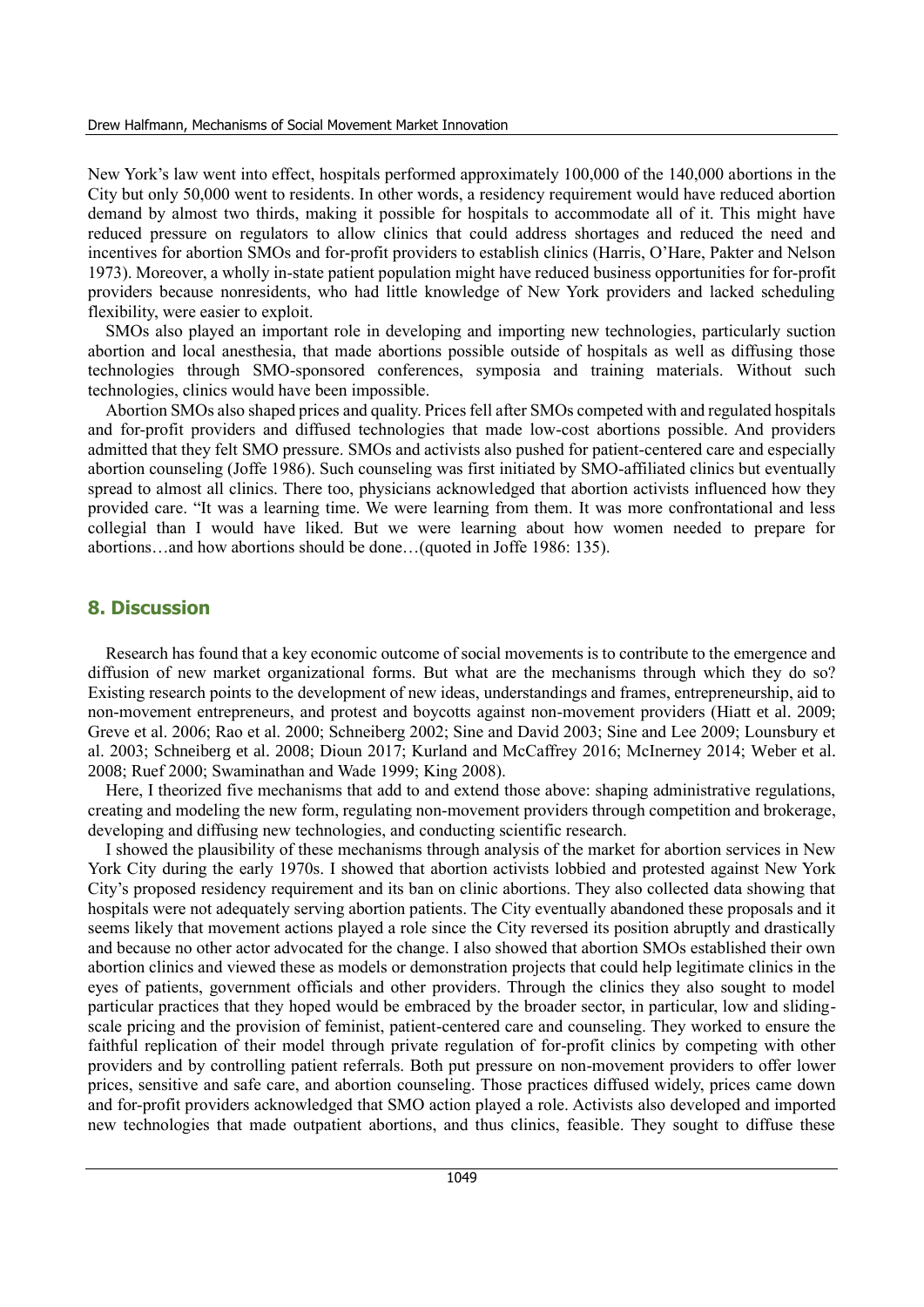technologies through direct and mediated training and by demonstrating the technologies. The new techniques were used by both non-profit and for-profit providers. Finally, activists conducted scientific research on the safety of clinic abortions and then presented it to city regulators and the Supreme Court. The Supreme Court acknowledged that movement-initiated research on clinic safety had affected its thinking on hospital requirements.

There are several possibilities for further research. One is to test the importance of these mechanisms in other cases and across cases. Another is to identify their scope conditions. Private regulation through competition and brokerage may be more prominent in markets where prices are exploitive (e.g., check cashing and payday loans), where consumers lack the knowledge for evaluating quality or safety (e.g., healthcare), or where existing suppliers are under-regulated or have a reputation for dishonesty (e.g., solar panels). Movements may also have greater impact on the emergence of new organizational forms in situations where demand outstrips supply. Shortages may encourage regulators to allow new organizational forms and encourage consumers to try them. Excess demand may also make incumbents less resistant to newcomers because there are plenty of customers to go around. Finally, the inability of incumbents to satisfy demand may discredit them.

Direct competition and brokerage as forms of private regulation deserve greater attention, as do other mechanisms of private regulation such as identifying best practices, forming trade associations, and setting standards of care (Hern 1978; Schoen 2015). Market implementation of public policies also deserves greater study, in part because of its normative implications. When implementation is handled by SMOs or market actors rather than by government or professional ones, it may reduce democratic and professional accountability (Thomann, Hupe, and Sager 2018). For example, private implementation of abortion policy allowed government and professional actors to distance themselves from the abortion issue and avoid accountability for implementation failures. Finally, while research on the emergence of new market organizational forms has paid extensive attention to technological change, it has given less attention to movement-directed development and diffusion of new technologies and movement-initiated scientific evaluation of those technologies. Further research on both is warranted.

Additional study of the rise and diffusion of abortion clinics would also be useful. This study focuses on abortion provision in a single city right before the Roe decision. This limited focus is an improvement over most studies of the rise of abortion clinics, which do not attend to important differences across states, between large and small communities, and over time, but it is only a start.

The prominence of clinics is a distinguishing feature of American abortion policy. Some argue that access to abortion would be much weaker had clinics not gained such a large share of the market for abortion services since government and hospitals were unwilling to implement *Roe* (Rosenberg 1995). Others argue that clinics have served to discourage hospital provision, contributed to the stigmatization of abortion through its location in facilities outside mainstream medicine, and provided a visible and vulnerable locus for antiabortion attacks (Freedman 2010; Joffe 2009; Joffe et al. 2004. For both those who wish to encourage abortion provision in more mainstream medical settings and those who seek to encourage lay provision, understanding how clinics emerged and spread is crucial.

#### **Acknowledgements**

I would like to thank Carole Joffe, the editors, and the anonymous reviewers for their helpful suggestions.

### **References**

Amenta, E., N. Caren, E. Chiarello, and Y. Su (2010), "The Political Consequences of Social Movements," *Annual Review of Sociology*, 36: 287–307.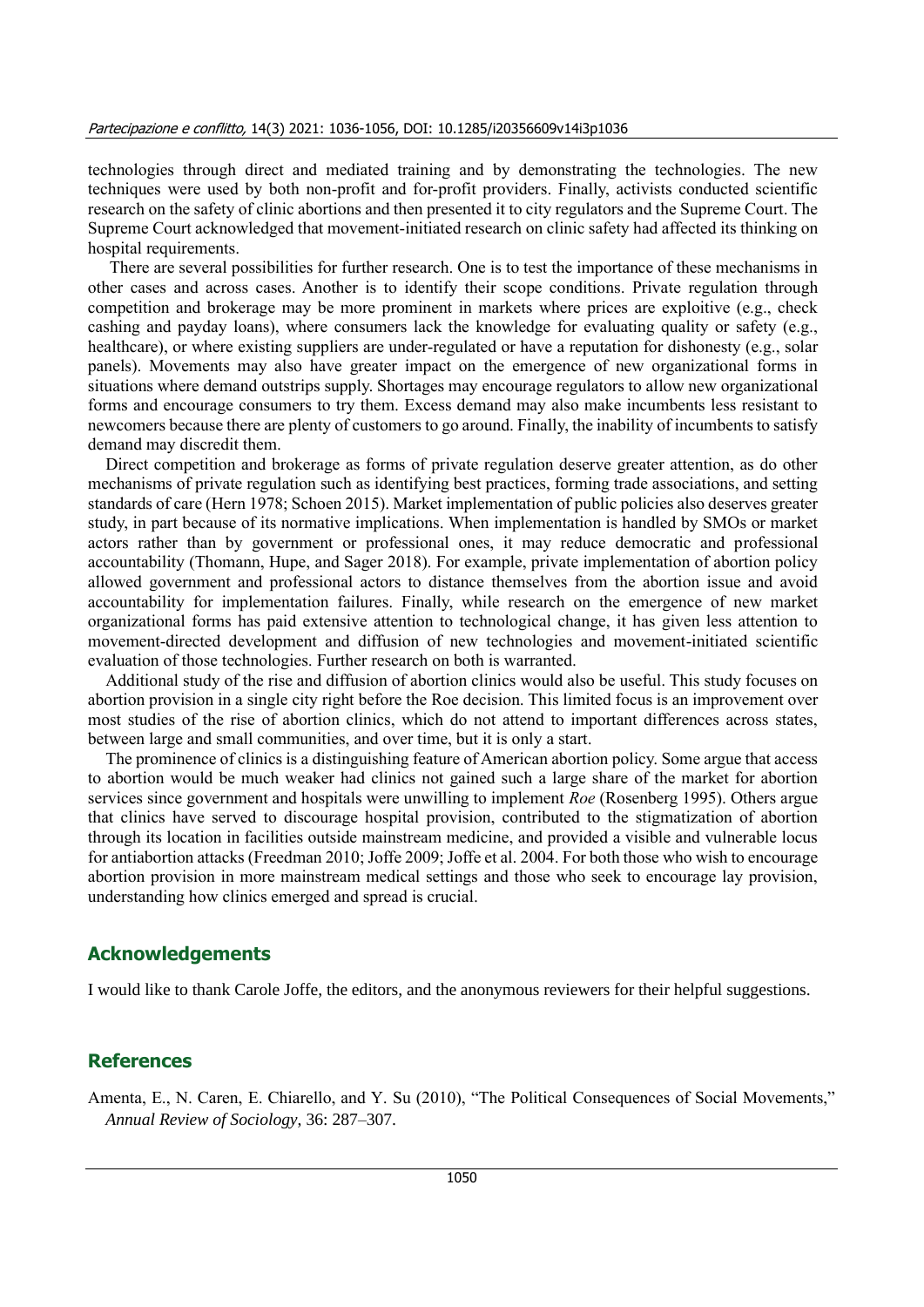- Andrews, K.T. (2001), "Social Movements and Policy Implementation: The Mississippi Civil Rights Movement and the War on Poverty, 1965 to 1971," *American Sociological Review*, 66(1): 71–95.
- Andrews, K.T., and B. Edwards (2004), "Advocacy Organizations in the U.S. Political Process," *Annual Review of Sociology*, 30: 479–506.
- Augustine, G.L., and A. Piazza (2021), "Category Evolution Under Conditions of Stigma: The Segregation of Abortion Provision into Specialist Clinics in the United States," *Organization Science*.
- Balsiger, P. (2016), "Tactical Competition and Movement Outcomes on Markets: The Rise of Ethical Fashion," in L. Bosi, M. Giugni, K. Uba (eds.), *The Consequences of Social Movements*, Cambridge: Cambridge University Press.
- Bartley, T. (2003), "Certifying Forests and Factories: States, Social Movements, and the Rise of Private Regulation in the Apparel and Forest Products Fields," *Politics & Society*, 31(3): 433–464.
- —— (2007), "Institutional Emergence in an Era of Globalization: The Rise of Transnational Private Regulation of Labor and Environmental Conditions," *American Journal of Sociology*, 113(2): 297–351.
- Beach, D., and R.B. Pedersen (2013), *Process-Tracing Methods: Foundations and Guidelines*, Ann Arbor: University of Michigan Press.
- Bosi, L., M. Giugni, and K. Uba (eds. 2016), *The Consequences of Social Movements*, Cambridge: Cambridge University Press.
- Bosi, L., and L. Zamponi (2015), "Direct Social Actions and Economic Crises: The Relationship between Forms of Action and Socio-Economic Context in Italy," *Partecipazione e Conflitto*, 8(2): 367–391.
- "Brief of Amici for the American College of Obstetricians et al." (1973), *Doe v. Bolton*, 410 U.S. 179.
- "Brief of Amicus for Planned Parenthood Federation of America" (1973), *Roe v. Wade*, 410 U.S. 113.
- "Brief for Appellants," (1973) *Doe v. Bolton*, 410 U.S. 179.
- Buchter, L. (2021), "Escaping the Ellipsis of Diversity: Insider Activists' Use of Implementation Resources to Influence Organization Policy," *Administrative Science Quarterly*, 66(2): 521–565.
- Burns, G. (2005), *The Moral Veto: Framing Contraception, Abortion, and Cultural Pluralism in the United States*, New York: Cambridge University Press.
- Campbell, J.L. (2005), "Where Do We Stand?: Common Mechanisms in Organizations and Social Movements Research," in D. McAdam, G.F. Davis, M.N. Zald, W.R. Scott (eds.), *Social Movements and Organization Theory*, Cambridge: Cambridge University Press, pp. 41–68.
- Capoccia, G., and R.D. Kelemen (2007), "The Study of Critical Junctures: Theory, Narrative, and Counterfactuals in Historical Institutionalism," *World Politics*, 59(3): 341–369.
- Carmen, A., and H. Moody (1973), *Abortion Counseling and Social Change from Illegal Act to Medical Practice: The Story of the Clergy Consultation Service on Abortion*, Valley Forge: Judson Press.
- Chiarello, E. (2013), "Contextualizing Consequences: A Socio-Legal Approach to Social Movement Outcomes in Professional Fields," *Mobilization: An International Quarterly*, 18(4): 429–451.
- Clemens, E.S. (1997), *The People's Lobby: Organizational Innovation and the Rise of Interest Group Politics in the United States, 1890-1925*, Chicago: University of Chicago Press.
- Clemente, M., R. Durand, and T. Roulet (2017), "The Recursive Nature of Institutional Change: An Annales School Perspective," *Journal of Management Inquiry*, 26(1): 17–31.
- Davis, G.F., D. McAdam, W.R. Scott, and M.N. Zald (2005), *Social Movements and Organization Theory*, Cambridge: Cambridge University Press.
- *Doe v. Bolton*, (1973), 410 U.S. 179.
- Dioun, C. (2017), "Making the Medical Marijuana Market," in J. Beckert, M. Dewey (eds.), *The Architecture of Illegal Markets: Towards an Economic Sociology of Illegality in the Economy*, Oxford: Oxford University Press, pp. 159–176.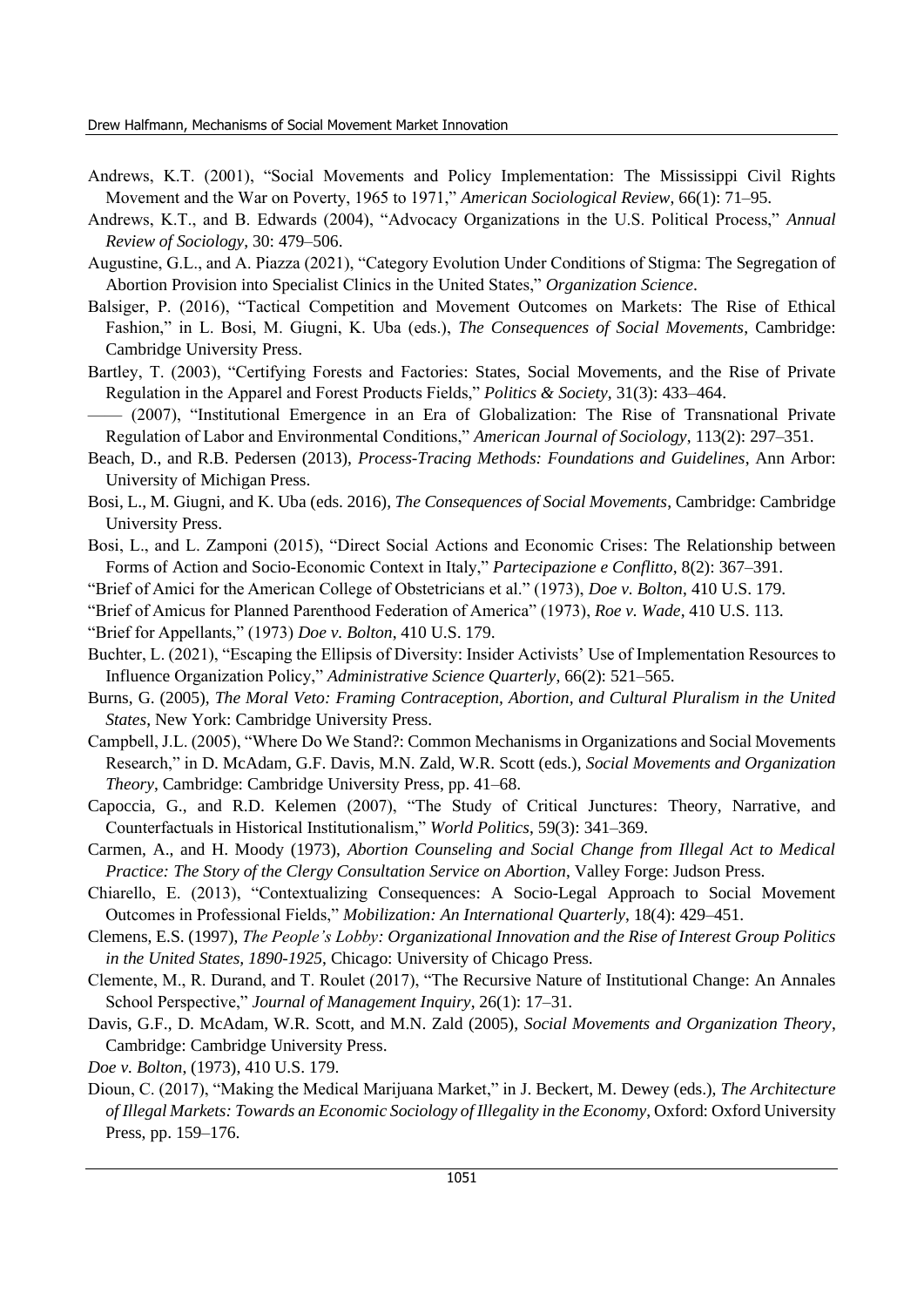- Dirks, D.A., and P.A. Relf (2017), *To Offer Compassion: A History of the Clergy Consultation Service on Abortion [Kindle Edition]*, Madison, Wisconsin: University of Wisconsin Press.
- Dubuisson-Quellier, S. (2013), "A Market Mediation Strategy: How Social Movements Seek to Change Firms' Practices by Promoting New Principles of Product Valuation," *Organization Studies*, 34(5–6): 683–703.
- Elster, J. (1989), *Nuts and Bolts for the Social Sciences*, Cambridge University Press.
- Epstein, S. (1996), *Impure Science: AIDS, Activism, and the Politics of Knowledge*, Berkeley: University of California Press.
- Freedman, L. (2010), *Willing and Unable: Doctors' Constraints in Abortion Care*, Philadelphia: Temple University Press.
- Freeman, J. (1973), "The Origins of the Women's Liberation Movement," *American Journal of Sociology*, 78(4): 792–811.
- Garrow, D.J. (1994), *Liberty and Sexuality: The Right to Privacy and the Making of Roe v. Wade*, New York: Macmillan.
- George, A.L., and A. Bennett (2005), *Case Studies and Theory Development in the Social Sciences*, Cambridge, Mass: MIT Press.
- Giugni, M., and M.T. Grasso (2018), "Economic Outcomes of Social Movements," in D.A. Snow, S.A. Soule, H. Kriesi, H.J. McCammon (eds.), *The Wiley Blackwell Companion to Social Movements*, Chichester, UK: John Wiley & Sons, Ltd, pp. 466–481.
- Giugni, M., D. McAdam, and C. Tilly (eds.1999), *How Social Movements Matter*, Minneapolis, Minn: University of Minnesota Press.
- Goldsmith, S., L. Potts, L. Green, and R. Miller (1970), "Counseling and Referral for Legal Abortion in California's Bay Area," *Family Planning Perspectives*, 2(3): 14–19.
- Goldstein, M.S. (1984), "Creating and Controlling a Medical Market: Abortion in Los Angeles after Liberalization," *Social Problems*, 31(5): 514–529.
- Graber, M.A. (1993), "The Ghost of Abortion Past: Pre-Roe Abortion Law in Action," *Virginia Journal of Social Policy & the Law*, 1(2): 309–382.
- Greve, H.R., J. Pozner, and H. Rao (2006), "Vox Populi: Resource Partitioning, Organizational Proliferation, and the Cultural Impact of the Insurgent Microradio Movement," *American Journal of Sociology*, 112(3): 802–837.
- Guttmacher Institute (1980), "Safe and Legal: 10 Years' Experience with Legal Abortion in New York State," New York: Alan Guttmacher Institute.
- —— (2008), "Trends in Abortion in the District of Columbia, 1973-2005," Washington, DC: Alan Guttmacher Institute.
- Hacker, J.S. (2002), *The Divided Welfare State : The Battle over Public and Private Social Benefits in the United States*, New York: Cambridge University Press.
- Halfmann, D. (2011), *Doctors and Demonstrators: How Political Institutions Shape Abortion Law in the United States, Britain, and Canada*, Chicago: University of Chicago Press.
- —— (2019), "Political Institutions and the Comparative Medicalization of Abortion," *Journal of Health and Social Behavior*, 60(2): 138–152.
- Hall, R.E. (1971), "Abortion: Physician and Hospital Attitudes," *American Journal of Public Health*, 61(3): 517–519.
- Harris, D., D. O'Hare, J. Pakter, and F.G. Nelson (1973), "Legal Abortion 1970-1971—the New York City Experience.," *American Journal of Public Health*, 63(5): 409–418.
- Harting, D., and H.J. Hunter (1971), "Abortion Techniques and Services: A Review and Critique," *American Journal of Public Health*, 61(10): 2085–2105.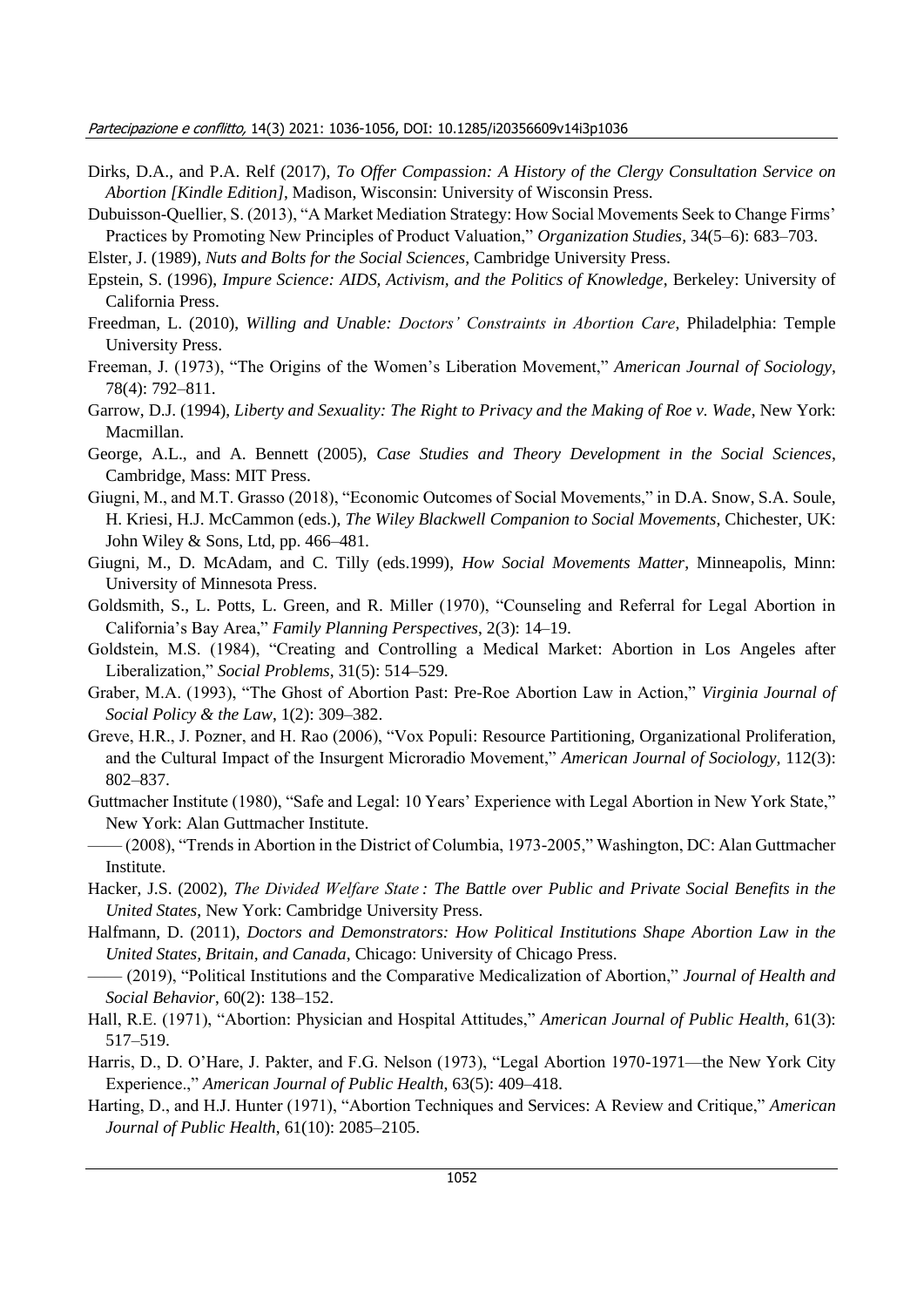- Hedstrom, P., and R. Swedberg (1998), *Social Mechanisms: An Analytical Approach to Social Theory*, Cambridge: Cambridge University Press.
- Henshaw, S., and J. Van Vort (1992), *Abortion Factbook 1992 Edition: Readings, Trends, and State and Local Data to 1988*, New York: Alan Guttmacher Institute.
- Hern, W.M. (1978), "The Concept of Quality Care in Abortion Services.," *Advances in planned parenthood*, 13(3–4): 63–74.
- Hess, D.J. (2007), *Alternative Pathways in Science and Industry: Activism, Innovation, and the Environment in an Era of Globalization*, Cambridge, Mass: MIT Press.
- Hiatt, S.R., W.D. Sine, and P.S. Tolbert (2009), "From Pabst to Pepsi: The Deinstitutionalization of Social Practices and the Creation of Entrepreneurial Opportunities," *Administrative Science Quarterly*, 54(4): 635– 667.
- Hoffman, A.J. (1999), "Institutional Evolution and Change: Environmentalism and the U.S. Chemical Industry," *Academy of Management Journal*, 42(4): 351–371.
- Hole, J., and E. Levine (1973), *Rebirth of Feminism*, New York: Quadrangle Books.
- Jasper, J.M. (2018), *The Emotions of Protest*, Chicago: University of Chicago Press.
- Joffe, C. (1986), *The Regulation of Sexuality: Experiences of Family Planning Workers*, Philadelphia: Temple University Press.
- —— (1995), *Doctors of Conscience: The Struggle to Provide Abortion: Before and After Roe v. Wade*, Boston: Beacon Press.
- —— (2009), *Dispatches from the Abortion Wars: The Costs of Fanaticism to Doctors, Patients and the Rest of Us*, Boston: Beacon Press.
- —— (2012), "The Politicization of Abortion and the Evolution of Abortion Counseling," *American Journal of Public Health*, 103(1): 57–65.
- Joffe, C., T.A. Weitz, and C.L. Stacey (2004), "Uneasy Allies: Pro-Choice Physicians, Feminist Health Activists and the Struggle for Abortion Rights," *Sociology of Health and Illness*, 26(6): 775–796.
- Kaplan, L. (1997), *The Story of Jane: The Legendary Underground Feminist Abortion Service*, Chicago: University of Chicago Press.
- Katznelson, I. (1997), "Reflections on History, Method, and Political Science," *Political Methodologist*, 8(Fall): 11–14.
- Kellogg, K.C. (2012), "Making the Cut: Using Status-Based Countertactics to Block Social Movement Implementation and Microinstitutional Change in Surgery," *Organization Science*, 23(6): 1546–1570.
- King, B.G. (2008), "A Political Mediation Model of Corporate Response to Social Movement Activism," *Administrative Science Quarterly*, 53(3): 395–421.
- King, B.G., and N.A. Pearce (2010), "The Contentiousness of Markets: Politics, Social Movements and Institutional Change in Markets," *Annual Review of Sociology*, 36: 249–267.
- King, G., R.O. Keohane, and S. Verba (1994), *Designing Social Inquiry: Scientific Inference in Qualitative Research*, Princeton, NJ: Princeton University.
- Kolb, F. (2007), *Protest and Opportunities: The Political Outcomes of Social Movements*, Frankfurt: Campus Verlag.
- Kurland, N.B., and S.J. McCaffrey (2016), "Social Movement Organization Leaders and the Creation of Markets for 'Local' Goods," *Business & Society*, 55(7): 1017–1058.
- Lader, L. (1973), *Abortion II: Making the Revolution*, Boston: Beacon Press.
- Langmyhr, G. (1971), "The Role of Planned Parenthood-World Population in Abortion: ," *Clinical Obstetrics and Gynecology*, 14(4): 1190–1196.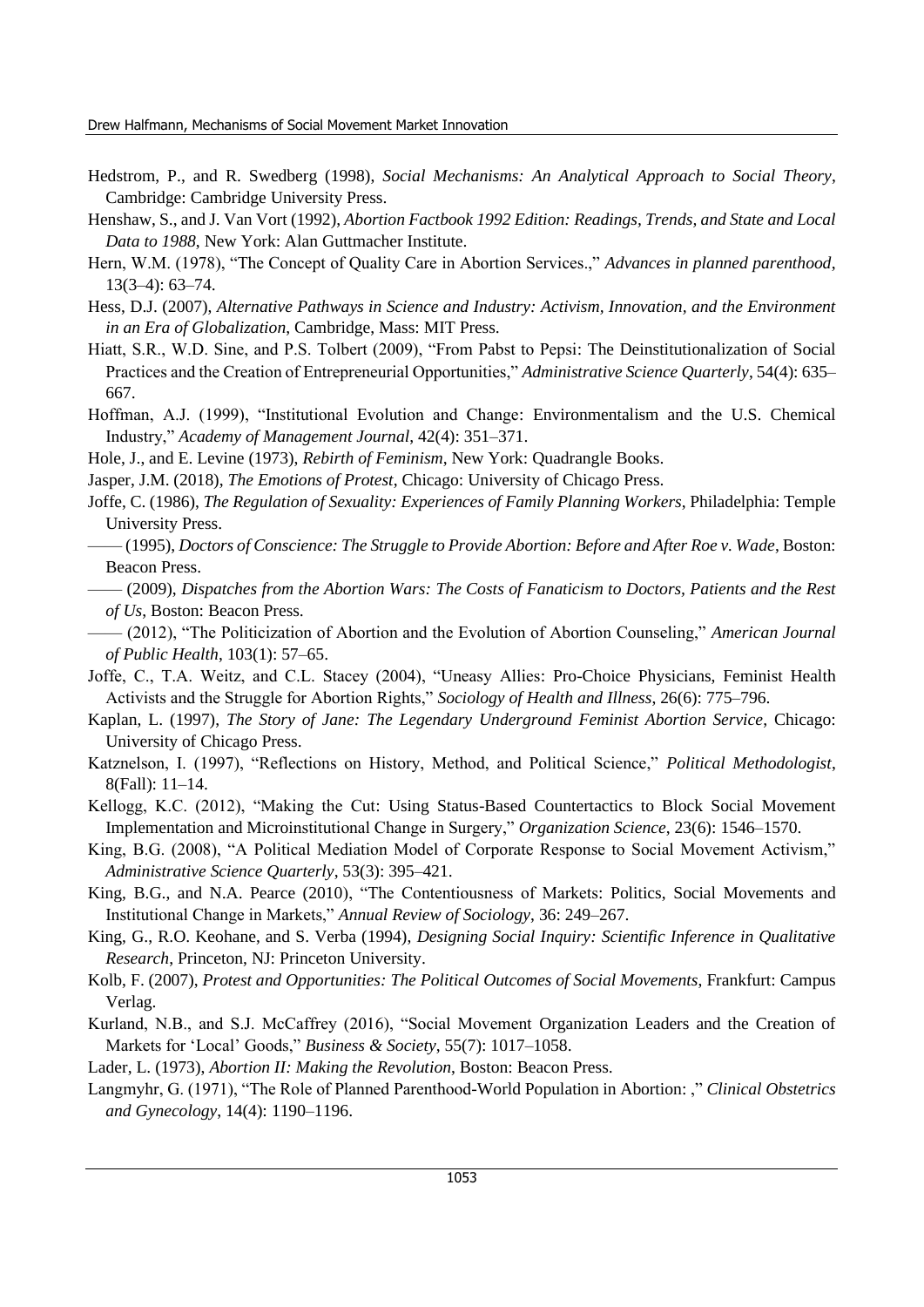Lounsbury, M., M. Ventresca, and P.M. Hirsch (2003), "Social Movements, Field Frames and Industry Emergence: A Cultural–Political Perspective on US Recycling," *Socio-economic review*, 1(1): 71–104.

Luker, K. (1984), *Abortion and the Politics of Motherhood*, Berkeley, Calif.: University of California Press.

- Mahoney, J., and D. Rueschmeyer (eds. 2003), *Comparative Historical Analysis in the Social Sciences*, Cambridge: Cambridge University Press.
- Mahoney, J., and K. Thelen (eds. 2015), *Advances in Comparative-Historical Analysis*, Cambridge: Cambridge University Press.
- Margolis, A.J., and E.W. Overstreet (1970), "Legal Abortion Without Hospitalization," *Obstetrics & Gynecology*, 36(3): 479–481.
- Mattoni, A. (2013), "Technology and Social Movements," in Snow, D.A., D. Della Porta, P.G. Klandermans, and D. McAdam (eds.), *The Wiley-Blackwell Encyclopedia of Social and Political Movements*, Oxford: Blackwell Publishing Ltd.
- McAdam, D., S. Tarrow, and C. Tilly (2001), *Dynamics of Contention*, Cambridge: Cambridge University Press.
- McInerney, P.-B. (2014), *From Social Movement to Moral Market: How the Circuit Riders Sparked an IT Revolution and Created a Technology Market*, Palo Alto, CA: Stanford University Press.
- Meyer, D.S., and D.C. Minkoff (2004), "Conceptualizing Political Opportunity," *Social Forces*, 82(4): 1457– 1492.
- Miller, J. (1979), "Hospital Response to the Legalization of Abortion in New York State: An Analysis of Program Innovation," *Journal of Health and Social Behavior*, 20: 363–375.
- Moore, K. (2008), *Disrupting Science: Social Movements, American Scientists, and the Politics of the Military, 1945-1975*, Princeton: Princeton University Press.
- Murphy, M. (2012), *Seizing the Means of Reproduction: Entanglements of Feminism, Health, and Technoscience*, Durham, NC: Duke University Press.
- Nathanson, B.N. (1972), "Ambulatory Abortion: Experience with 26,000 Cases (July 1, 1970, to August 1, 1971)," *New England Journal of Medicine*, 286(8): 403–407.
- Nathanson, B.N., and R.N. Ostling (1979), *Aborting America*, Garden City, NY: Doubleday.
- Neubardt, S., and H.M.M. Tovell (1972), "Should Abortions Be Performed in Doctors' Offices?," *Family Planning Perspectives*, 4(3): 4–8.
- New York (State) and Division of Health Statistics (1990), *Induced Abortions Recorded in New York State, 1979-1990*, Albany, N.Y.: New York State Department of Health.
- Nossiff, R. (2001), *Before Roe: Abortion Policy in the States*, Philadelphia: Temple University Press.

"Oral argument," (1973), *Doe v. Bolton*, 410 U.S. 179.

- Pacheco, D.F., J.G. York, and T.J. Hargrave (2014), "The Coevolution of Industries, Social Movements, and Institutions: Wind Power in the United States," *Organization Science*, 25(6): 1609–1632.
- Pakter, J., and F. Nelson (1971), "Abortion in New York City: The First Nine Months," *Family Planning Perspectives*, 3(3): 5–12.
- Pakter, J., F. Nelson, and M. Svigir (1975), "Legal Abortion: A Half-Decade of Experience," *Family Planning Perspectives*, 7(6): 248–255.
- Petitti, D. (1977), *Abortion in California: 1968-1976*, Sacramento: California Department of Health Services.
- Rao, H., C. Morrill, and M.N. Zald (2000), "Power Plays: How Social Movements and Collective Action Create New Organizational Forms," *Research in Organizational Behavior*, 22: 237–281.
- Reagan, L.J. (1997), *When Abortion Was a Crime : Women, Medicine, and Law in the United States, 1867- 1973*, Berkeley: University of California Press.

*Roe v. Wade*, (1973), 410 U.S. 113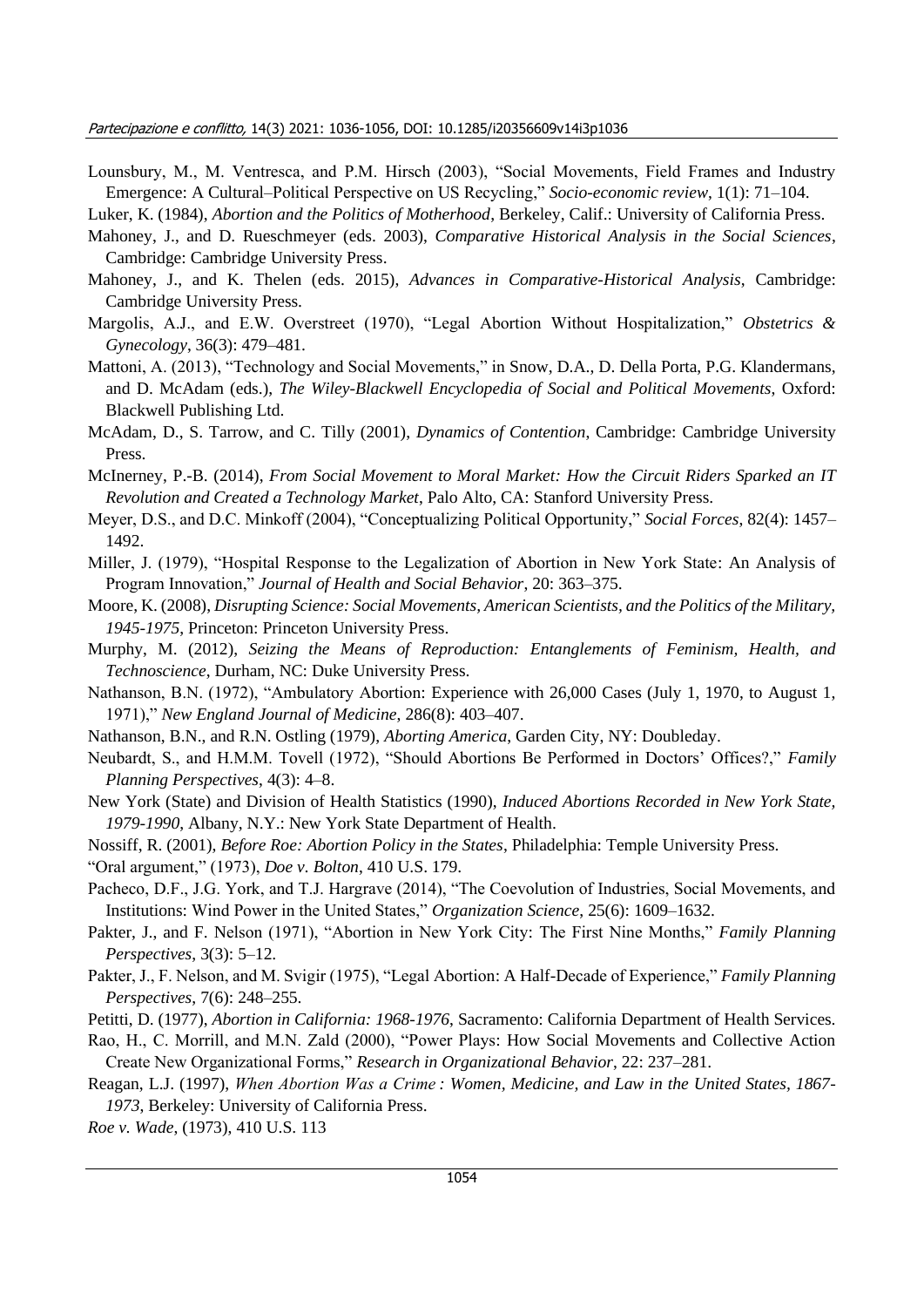- Rosenberg, G.N. (1995), "The Real World of Constitutional Rights: The Supreme Court and the Implementation of the Abortion Decisions," in L. Epstein (ed.), *Contemplating Courts*, Washington, D.C.: Congressional Quarterly Press, pp. 340–419.
- Ruef, M. (2000), "The Emergence of Organizational Forms: A Community Ecology Approach," *American Journal of Sociology*, 106(3): 658–714.
- Schneiberg, M. (2002), "Organizational Heterogeneity and the Production of New Forms: Politics, Social Movements and Mutual Companies in American Fire Insurance, 1900–1930," *Research in the Sociology of Organizations*, 19: 39–89.
- Schneiberg, M., M. King, and T. Smith (2008), "Social Movements and Organizational Form: Cooperative Alternatives to Corporations in the American Insurance, Dairy, and Grain Industries," *American Sociological Review*, 73(4): 635–667.
- Schoen, J. (2015), *Abortion After Roe*, Charlotte: University of North Carolina Press.
- Sine, W.D., and R.J. David (2003), "Environmental Jolts, Institutional Change, and the Creation of Entrepreneurial Opportunity in the US Electric Power Industry," *Research Policy*, 32(2): 185–207.
- Sine, W.D., and B.H. Lee (2009), "Tilting at Windmills? The Environmental Movement and the Emergence of the US Wind Energy Sector," *Administrative Science Quarterly*, 54(1): 123–155.
- Smith, A. (2005), "The Alternative Technology Movement: An Analysis of Its Framing and Negotiation of Technology Development," *Human Ecology Review*, 12(2): 106.
- Smith, A., M. Fressoli, D. Abrol, E. Arond, and A. Ely (2016), *Grassroots Innovation Movements*, London: Routledge.
- Staggenborg, S. (1991), *The Pro-Choice Movement: Organization and Activism in the Abortion Conflict*, New York: Oxford University Press.
- Swaminathan, A., and J.B. Wade (1999), "Social Movement Theory and the Evolution of New Organizational Forms," in *Academy of Management Proceedings*, vol. 1999, pp. 1–16.
- Thomann, E., P. Hupe, and F. Sager (2018), "Serving Many Masters: Public Accountability in Private Policy Implementation," *Governance*, 31(2): 299–319.
- Tietze, C. (1970), "United States: Therapeutic Abortions, 1963 to 1968," *Studies in Family Planning*, 1(59):  $5 - 7$ .
- Tietze, C., and S. Lewit (1971), "Early Complications of Abortions under Medical Auspices: A Preliminary Report," *Studies in Family Planning*, 2(7): 137–143.
- —— (1972), "Joint Program for the Study of Abortion (JPSA): Early Medical Complications of Legal Abortion," *Studies in Family Planning*, 3(6): 97–119.
- Timmermans, S., and I. Tavory (2012), "Theory Construction in Qualitative Research: From Grounded Theory to Abductive Analysis," *Sociological Theory*, 30(3): 167–186.
- Toke, D. (2011), "Ecological Modernisation, Social Movements and Renewable Energy," *Environmental Politics*, 20(1): 60–77.
- Tunc, T. (2008), "Designs of Devices: The Vacuum Aspirator and American Abortion Technology," *Dynamis*, 28: 353–376.
- Weber, K., K.L. Heinze, and M. DeSoucey (2008), "Forage for Thought: Mobilizing Codes in the Movement for Grass-Fed Meat and Dairy Products," *Administrative Science Quarterly*, 53(3): 529–567.
- Wolfson, M. (2001), *The Fight against Big Tobacco : The Movement, the State, and the Public's Health*, New York: Aldine de Gruyter.
- Ziegler, M. (2020), *Abortion and the Law in America: Roe v. Wade to the Present*, Cambridge: Cambridge University Press.